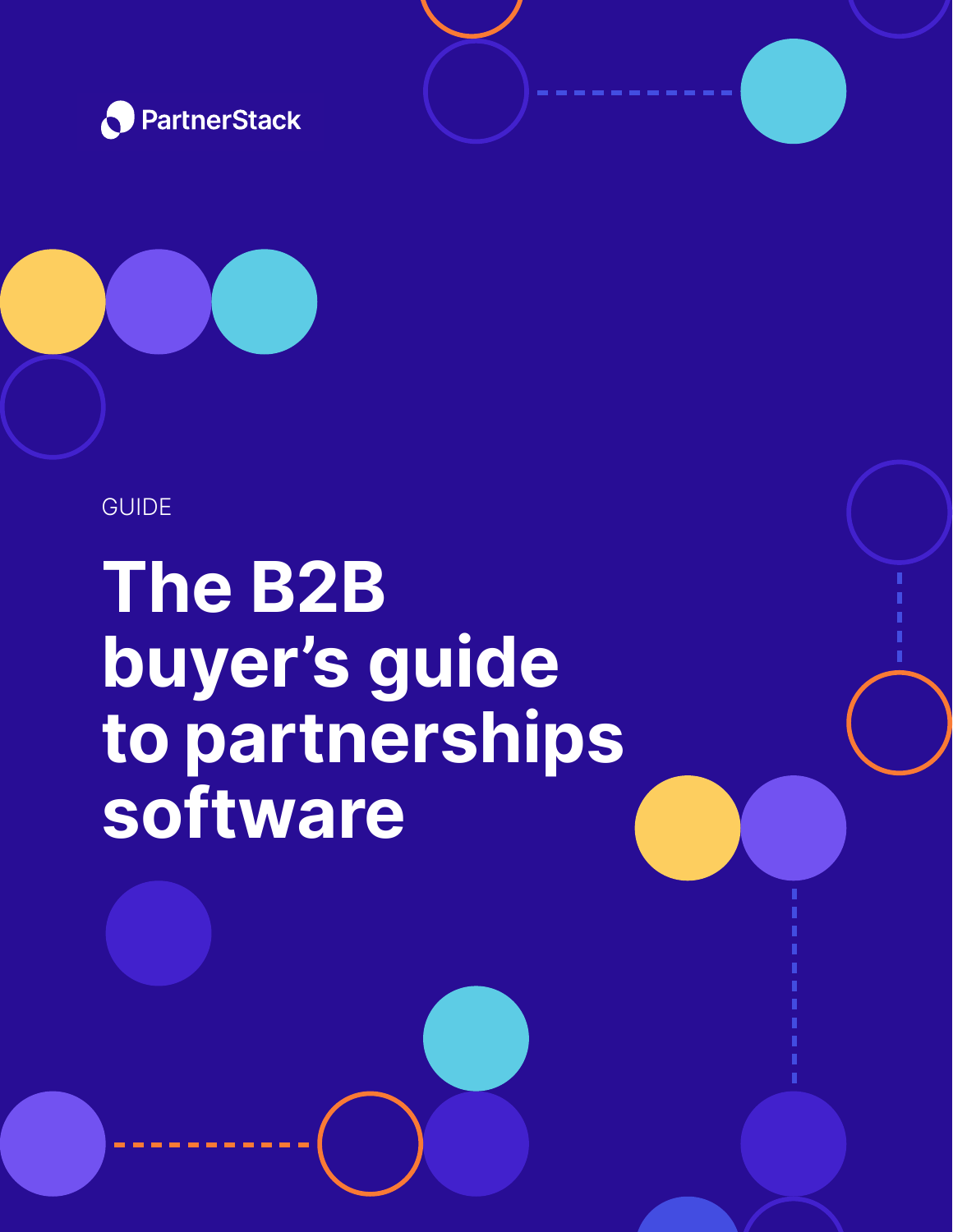### **Contents**



- **Introduction: How people buy software 3**
- **About this buyer's guide 5**
- **The unique needs of B2B partnerships 6**
- **Getting up and running 9**
- **Recruiting the right partners 12**
- **Automating partner experience 16**
- **Prioritizing the partner experience 22**
- **Scaling up with automation 25**
- **Conclusion 28**
- **About the data 30**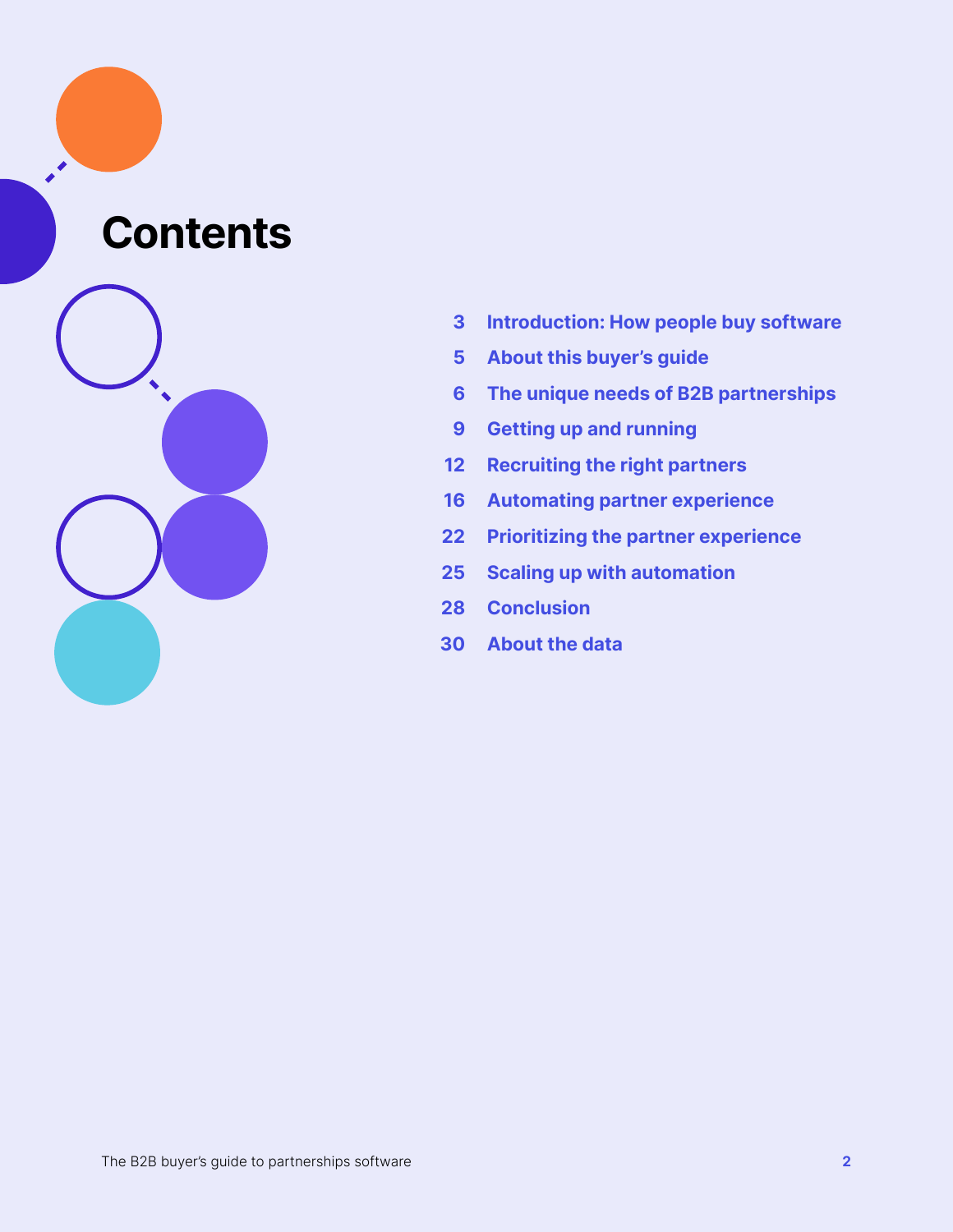#### INTRODUCTION

## **How people buy software**

When looking to drive customer acquisition and revenue, software companies typically focus on two questions:

- How can we use marketing to generate more leads for our sales team?
- How can we get our sales team to close more of those deals?

Here's the problem with this approach: **most of your potential customers will decide what to buy before they ever talk to you.**



This isn't something you can solve just by creating your own content, no matter how good it is. When asked what matters most to them when researching potential solutions, **50% of buyers say peer experiences; 49% say product reviews; and 45% say expert opinions and reports.**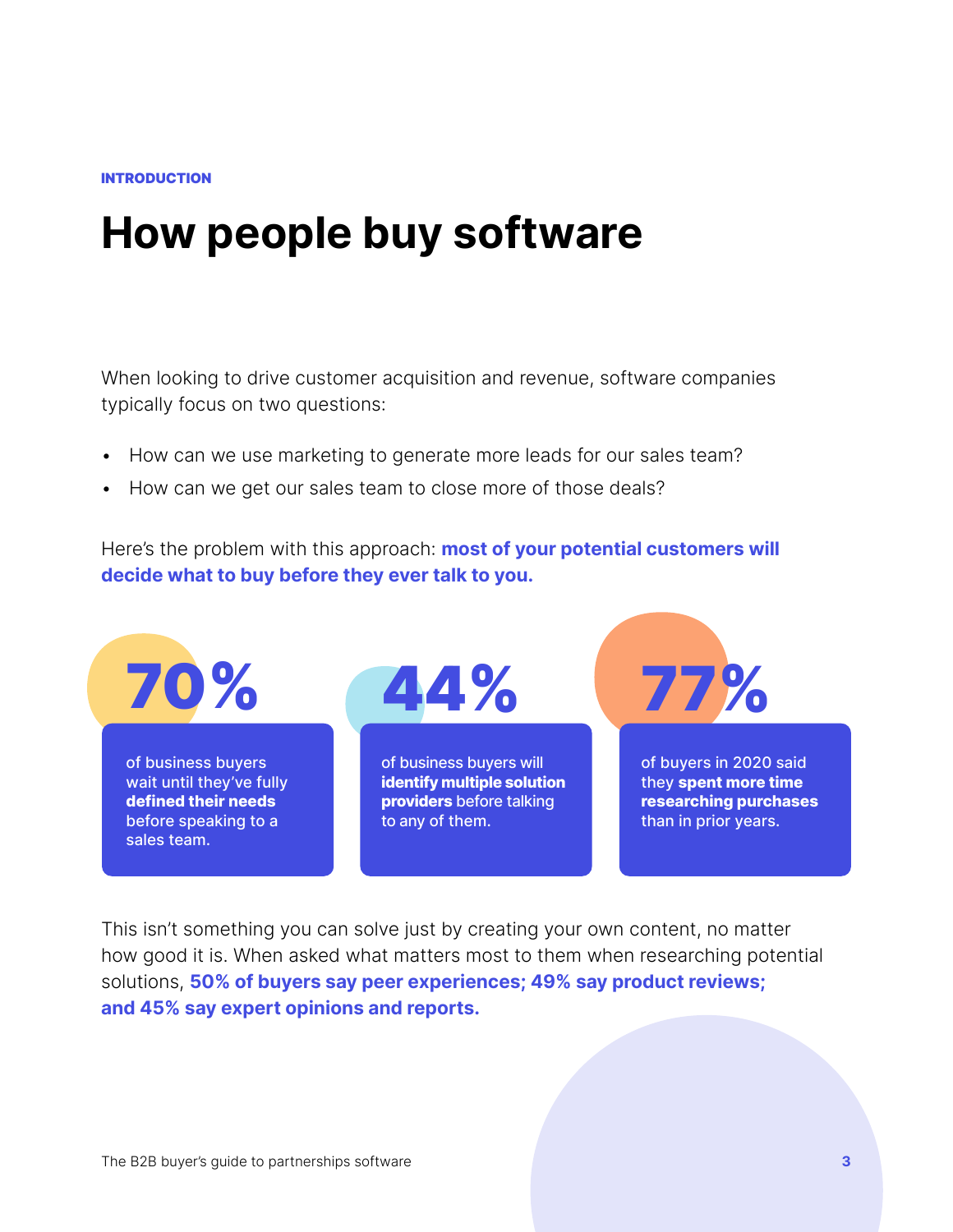#### **INTRODUCTION**

**Buyers are looking for trusted expertise, and they don't trust marketing and sales teams to give it to them. Instead, they look to peers and industry experts to identify the companies actually worth talking to. If your company doesn't come up, you're unlikely to even have a chance at making the sale.**

Thankfully, this isn't out of your control. **With a partner program, you can work directly with those trusted third-party sources to market**  and sell your product, reach customers during the critical research phase, and build major new revenue channels for your company.

But to build a SaaS partner program that scales, you need the right strategy and the right tools. This guide covers both.

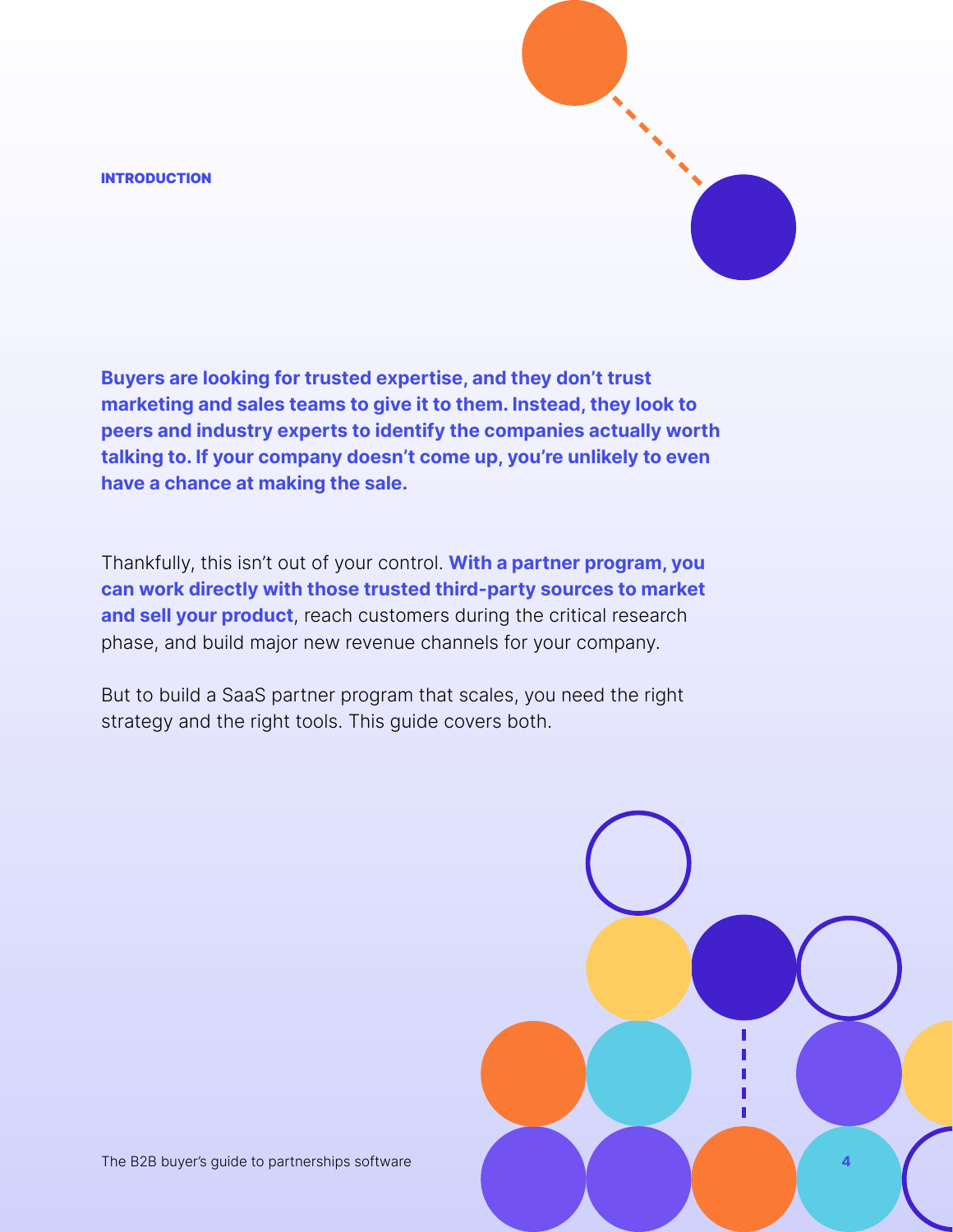# **About this buyer's guide**

In this guide, we've gathered the decision-making criteria that have helped many of your peers in the business-tobusiness (B2B) software space choose the right platform to manage their partner programs.

This research is based on data from G2's Spring 2021 report, case studies of successful partnership programs, and insights from other thought leaders in the partnerships space. (You can learn more in the **About the data** section at the end of this guide.)

**This guide will walk you through each factor to consider when researching potential partnership platforms, helping you select a solution that:**

- $\vee$  gets your program launched faster
- $\vee$  help you acquire and retain more partners
- $\cdot$  saves time and money with automation
- $\triangleright$  scales your program to multiple channels for more revenue

All while covering some of the commonly overlooked factors in building a successful SaaS partner program.

Before we can do that, we need to understand what makes B2B partner programs in SaaS different from typical ecommerce affiliate programs — and why not all partnerships software is built to handle B2B.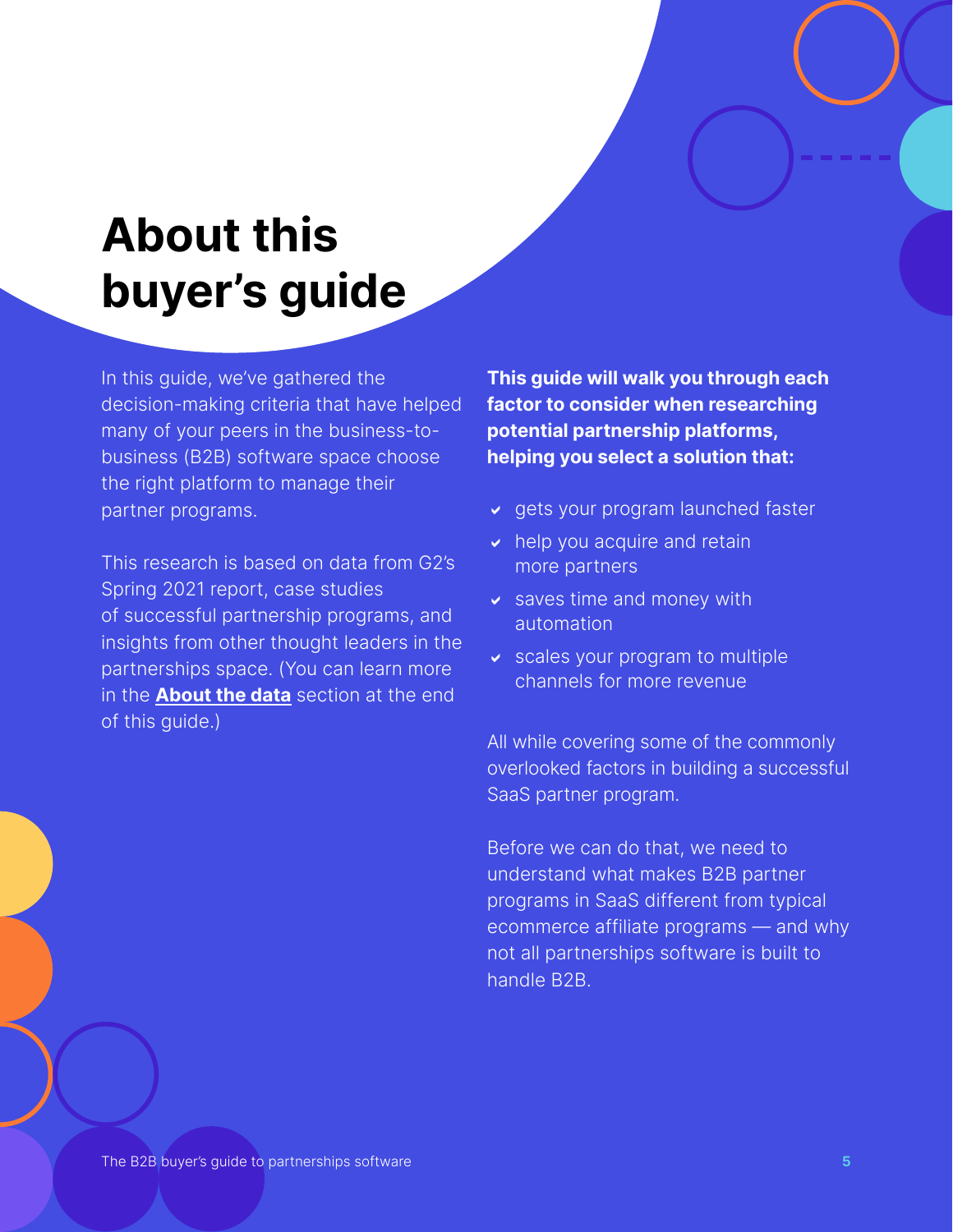# **The unique needs of B2B partnerships**

**Partner programs can drive customer acquisition and revenue through many types of partners, including:**

- Affiliate marketers and content creators that drive traffic and awareness
- Customer ambassadors that refer other users to your product
- Agencies that use your product and help you sell it to their clients
- Resellers who distribute and sell your product directly to their customers

**Depending on the types of partners you work with, partnerships can support acquisition, retention and revenue across every stage of the SaaS funnel — but only if you have the tools to support it.**

The B2B buyer's guide to partnerships software **6**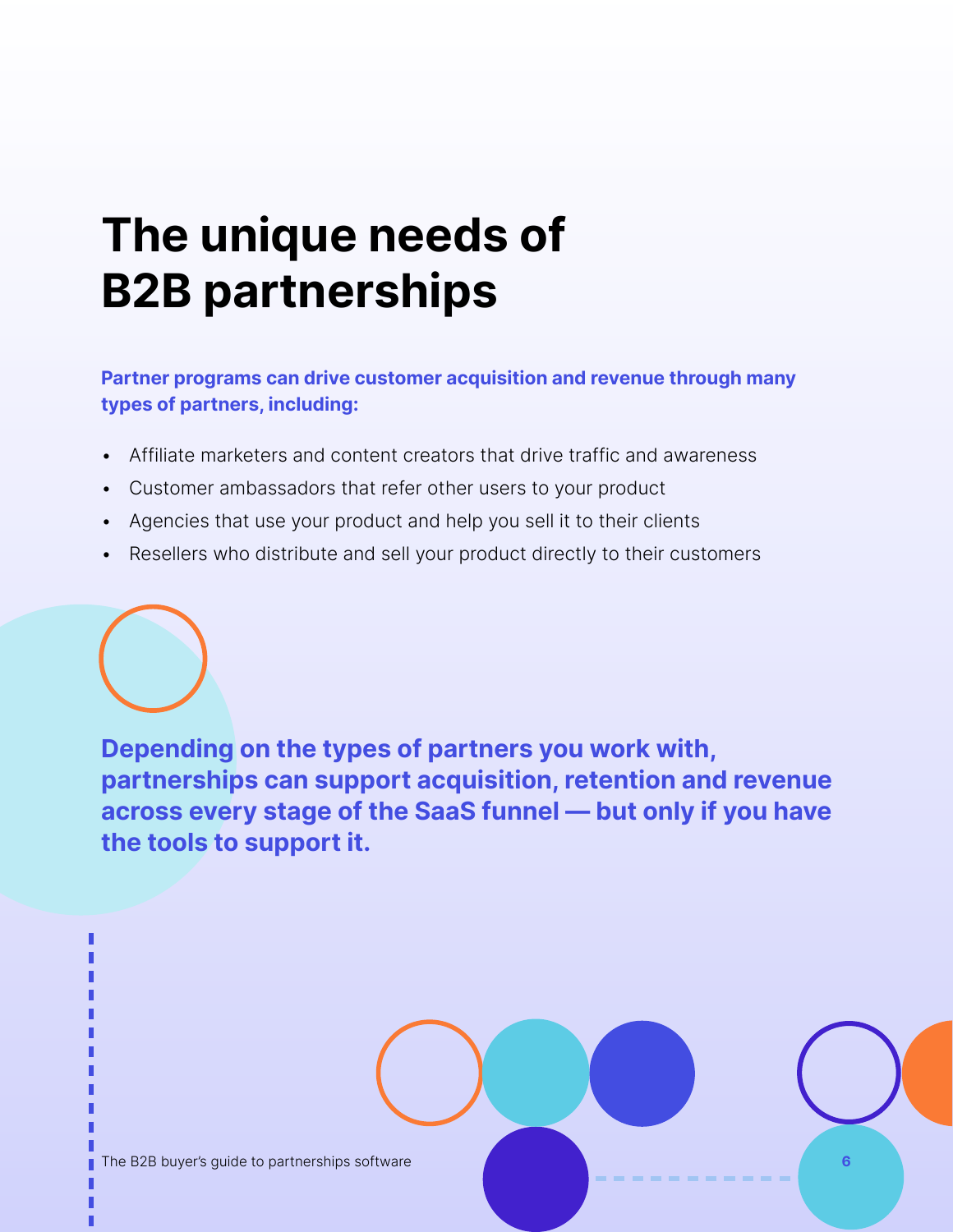**Most partner relationship management (or PRM) software is built to handle only a single type of partner, usually affiliate marketers. Because affiliate marketing has historically been used to market consumer products, PRM software is usually designed for business-toconsumer (B2C) ecommerce businesses, not B2B software companies.**

Of course, selling B2B software is very different from selling consumer goods, which means **most PRM software won't work for SaaS.**

- SaaS is often sold on a subscription basis, but most PRMs only track a single conversion — a sale — making it difficult to measure performance and reward partners.
- Growing a SaaS partner program requires recruiting quality partners familiar with your industry. Most PRMs leave the responsibility of finding, recruiting and engaging partners completely up to you.
- SaaS companies can benefit from running multiple partner programs that support every stage of their funnel. Most PRMs, built for B2C affiliates, only drive top-of-funnel traffic.

The B2B buyer's guide to partnerships software **7**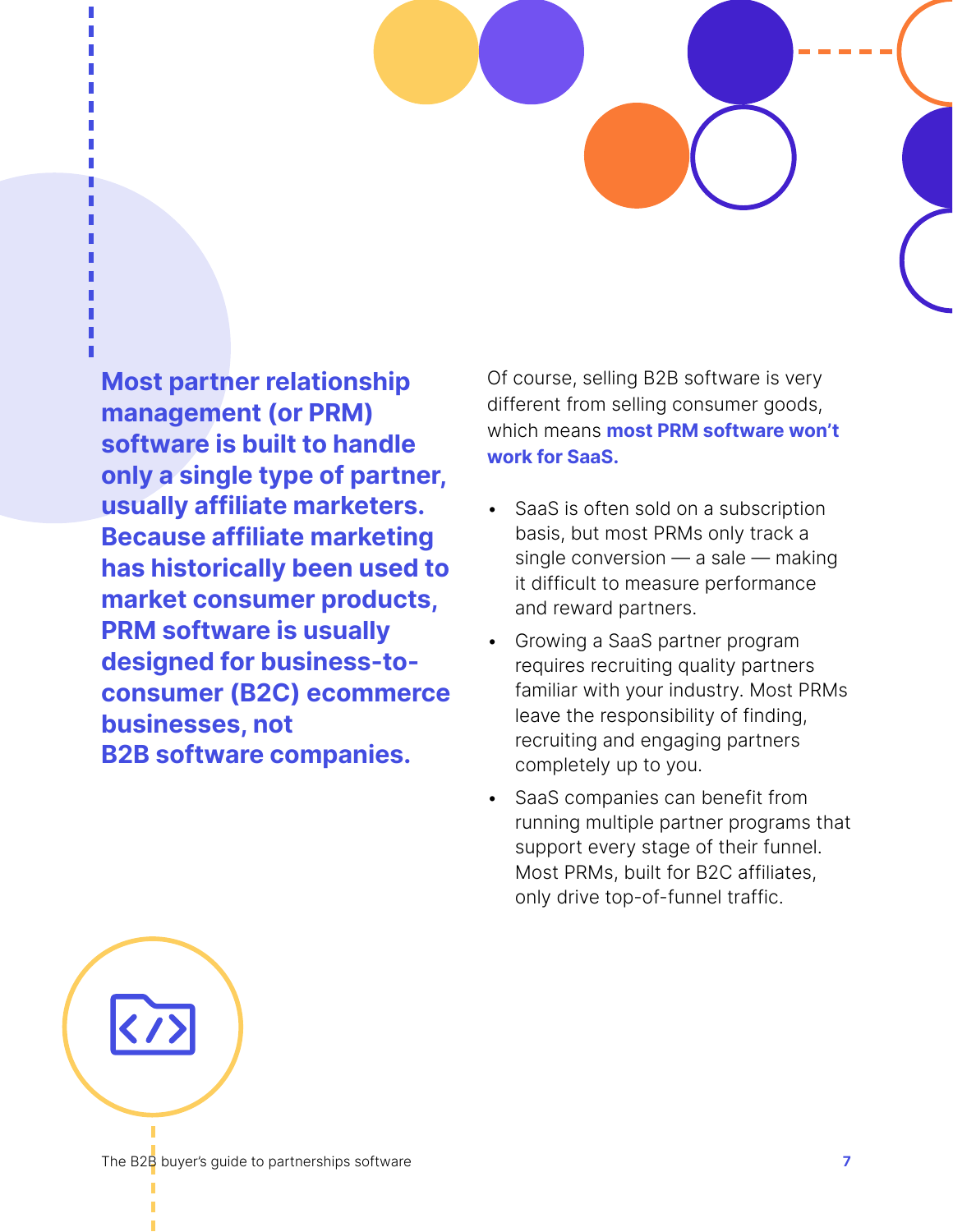#### п п п п п ٠ п п п п п п

п

**Choosing PRM software built on an outdated consumer affiliate model will prevent you from scaling partnerships revenue to its fullest potential.**

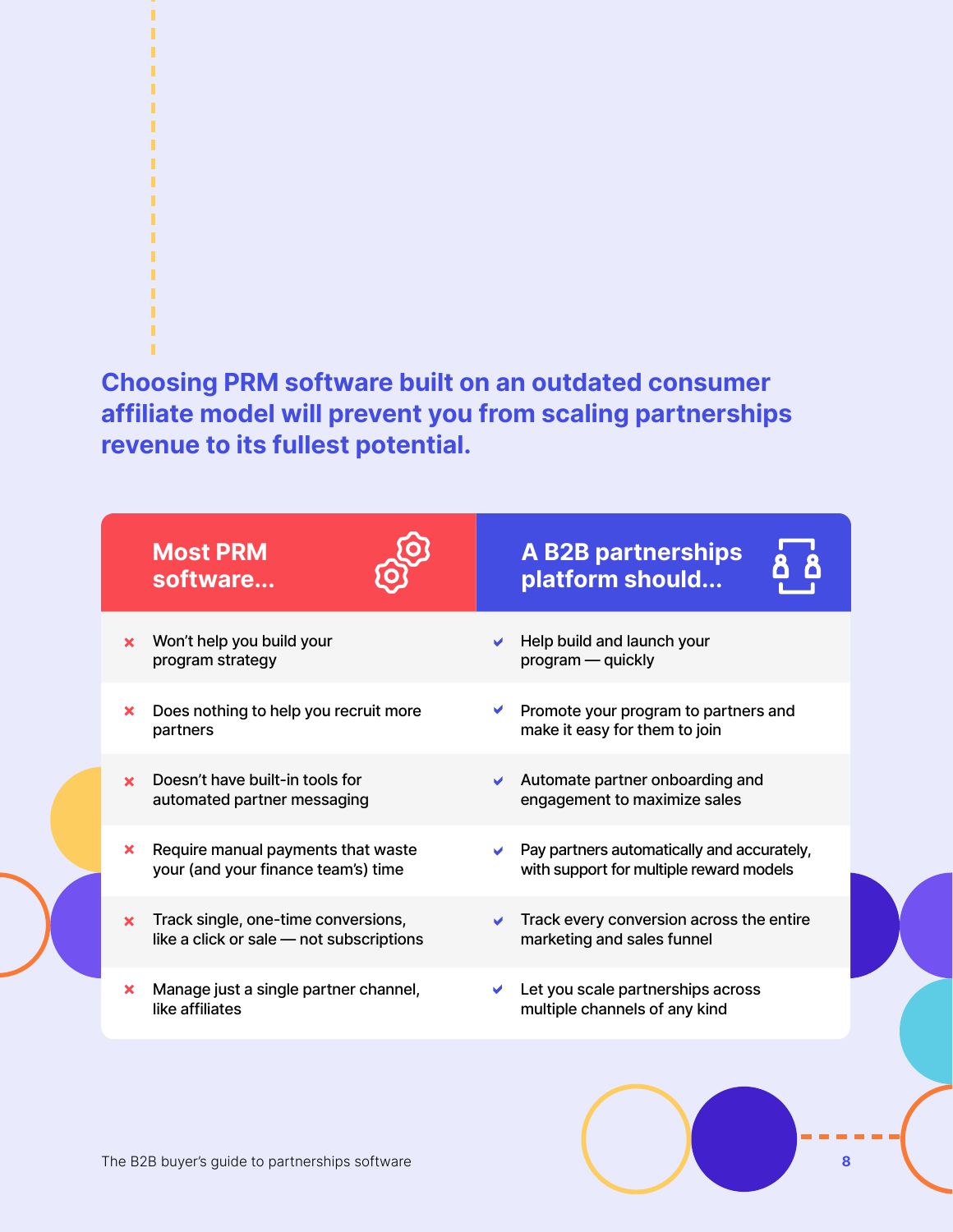

# **Getting up and running**

The B2B buyer's guide to partnerships software **9**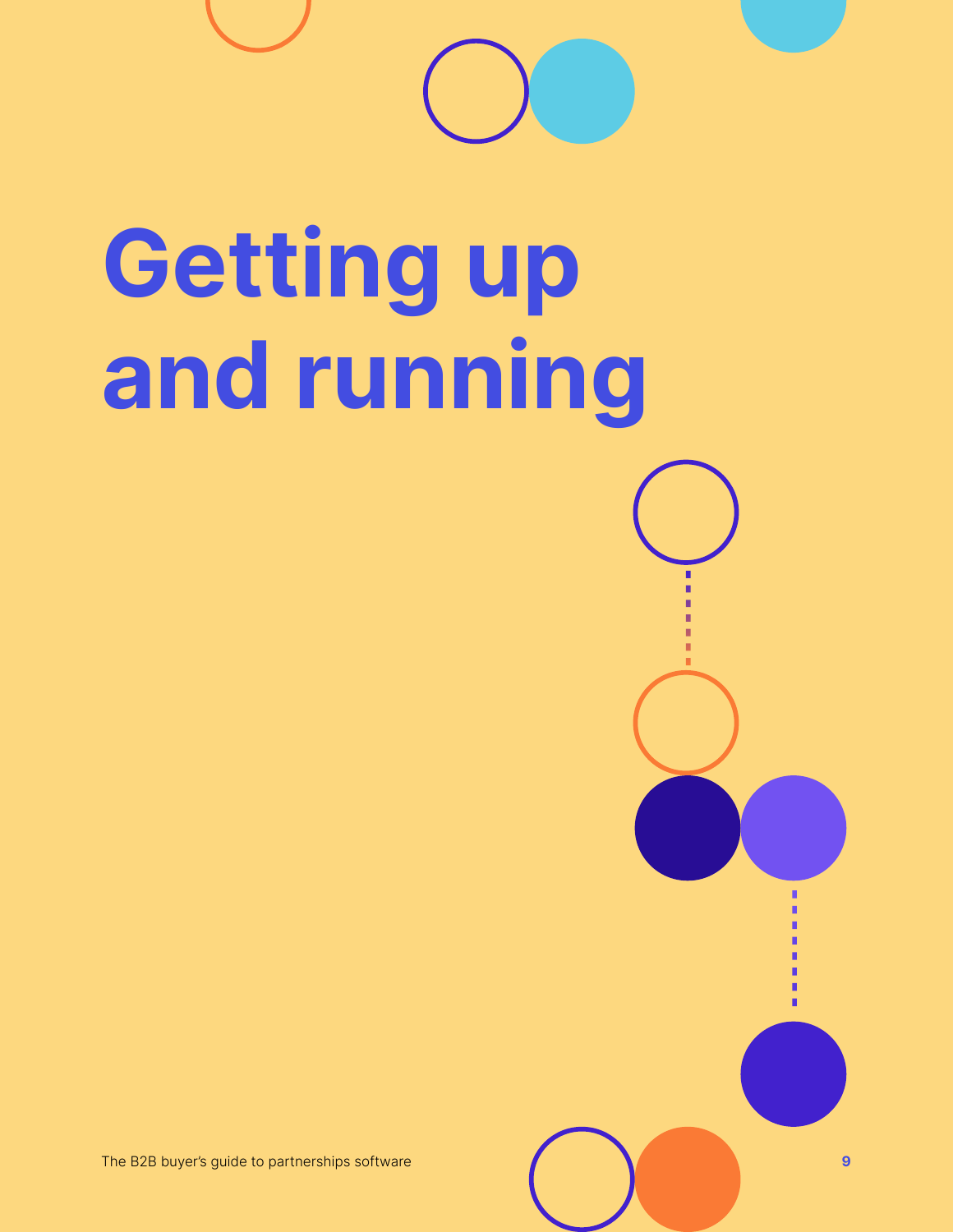# **Getting up and running**



**Whether you're looking to launch a new partner program or upgrade the program(s) you run today, you'll want to ensure you work with a platform and a team that can get you up and running fast.**

There are a number of strategic and technological factors that can affect how long it takes to migrate or launch a program. The more prepared you are to address each factor, the faster you can get your program live on your new partnerships platform of choice. You'll want to choose a platform provider that can help you get prepared.

|                                                                                            | <b>Factors that affect time to launch</b>                                                                  |
|--------------------------------------------------------------------------------------------|------------------------------------------------------------------------------------------------------------|
| <b>Strategic factors</b>                                                                   | <b>Technological factors</b>                                                                               |
| Clear goals for program(s)<br>Plan for partner recruitment<br>Partner onboarding resources | Complexity of new program(s)<br>Data migration from current platform<br>Integrating to existing tech stack |
| Dedicated partner manager                                                                  | <b>Dedicated development resources</b>                                                                     |

While partnerships will likely have many stakeholders within your team, having **at least one person dedicated to managing the program** and **one person dedicated to development and integrations** within your team will help you avoid bottlenecks that could delay your launch.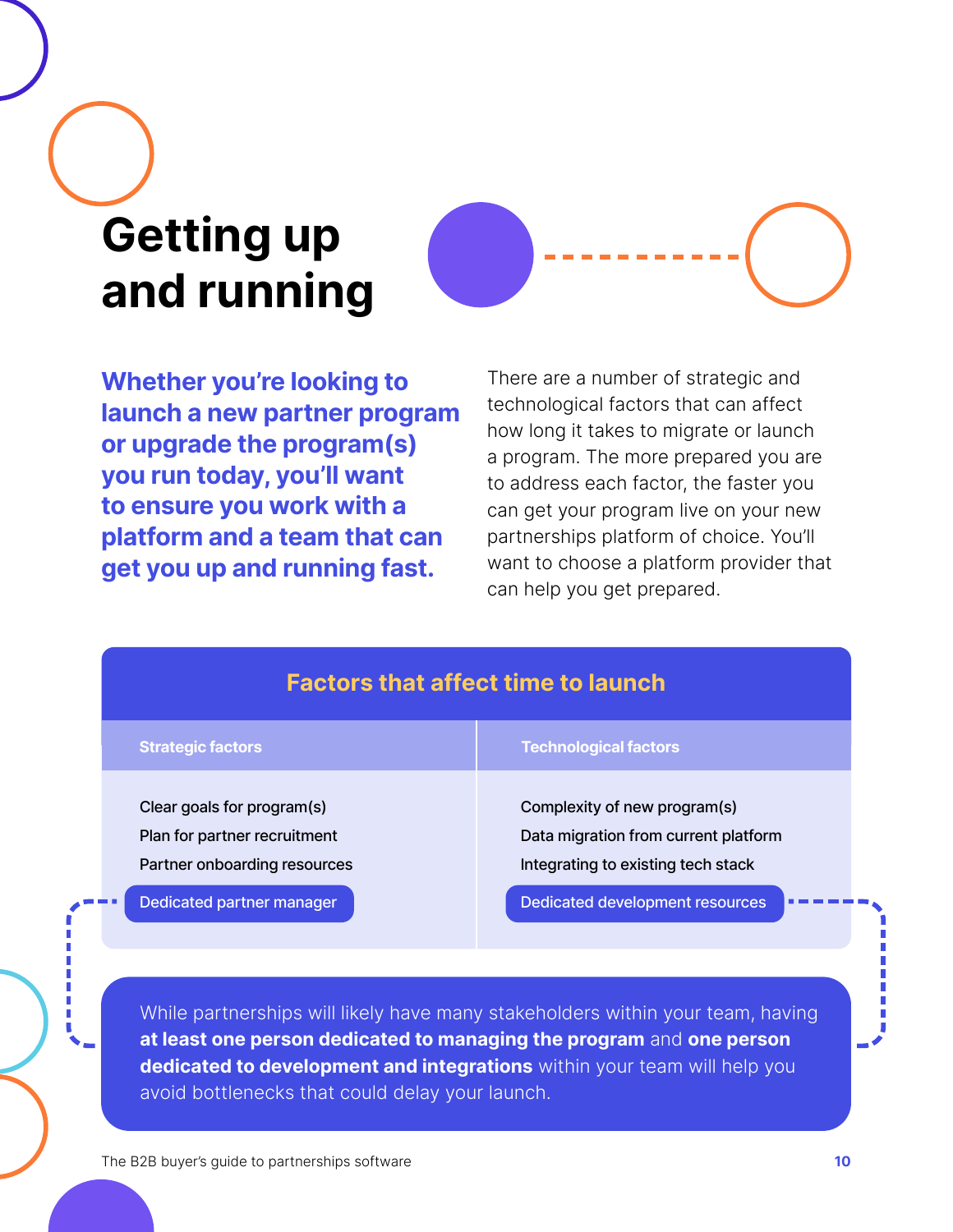#### **The importance of support**

**While features and price are likely at the top of your platform shopping checklist, you'll also want to put serious consideration into the quality of onboarding and support you'll receive from the platform you'll use almost every day. And that's going to depend on the team behind the platform.**

The relationship you have with the team behind the platform will determine your ability to truly optimize the tools and features of the platform, get the assistance you need in a timely manner, and take advantage of industry insights and best practices.

#### **Quality of Support**

**PartnerStack's support is rated #1** for partner management software.

That's one reason why new programs on PartnerStack are typically **live within 4 to 6 weeks.**

 $\mathcal{C}^2$ **Best Support** Mid-Market **SPRING** 2021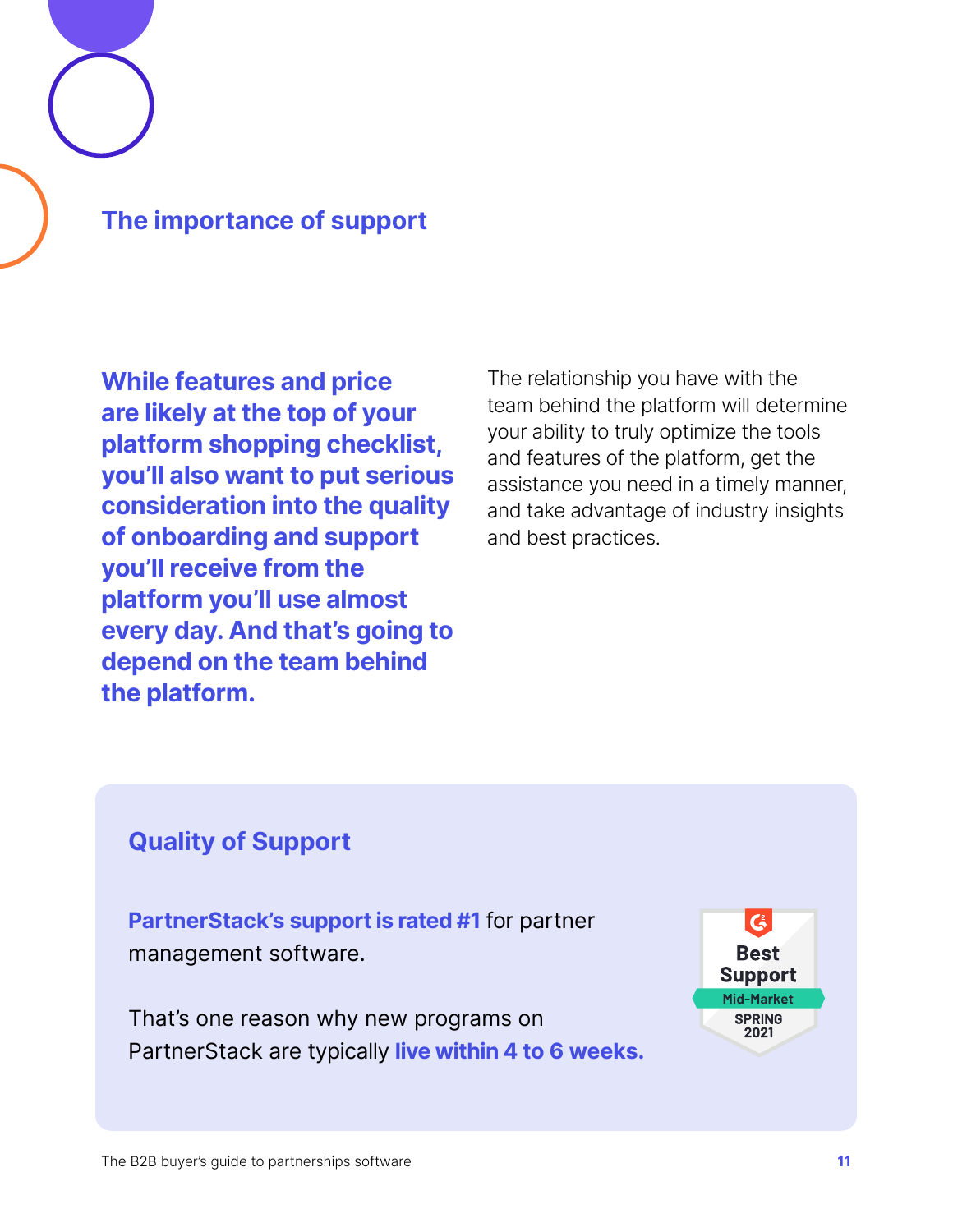# **Recruiting the right partners**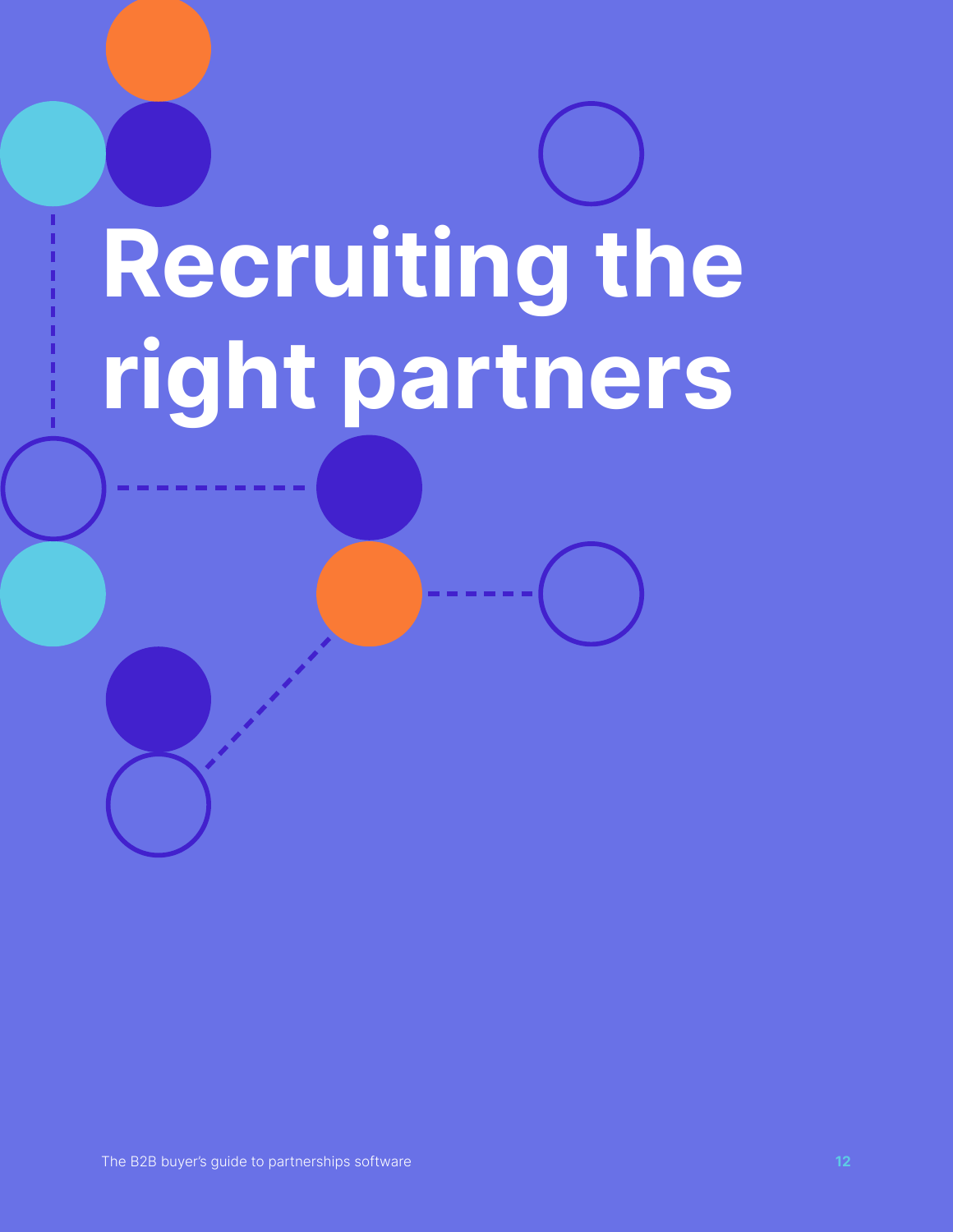# **Recruiting the right partners**

#### **One of the toughest parts of launching or scaling a partner program is recruiting qualified partners into it and making sure they drive revenue.**

Yet when reviewing partner management software, you'll notice that most of them don't include any built-in tools to help you recruit more partners into your program, or reach partners who already work in relevant industries that could be a good fit for your product.

When choosing a partnerships platform, ask yourself:

**Is this platform going to help me recruit more of the right partners?**

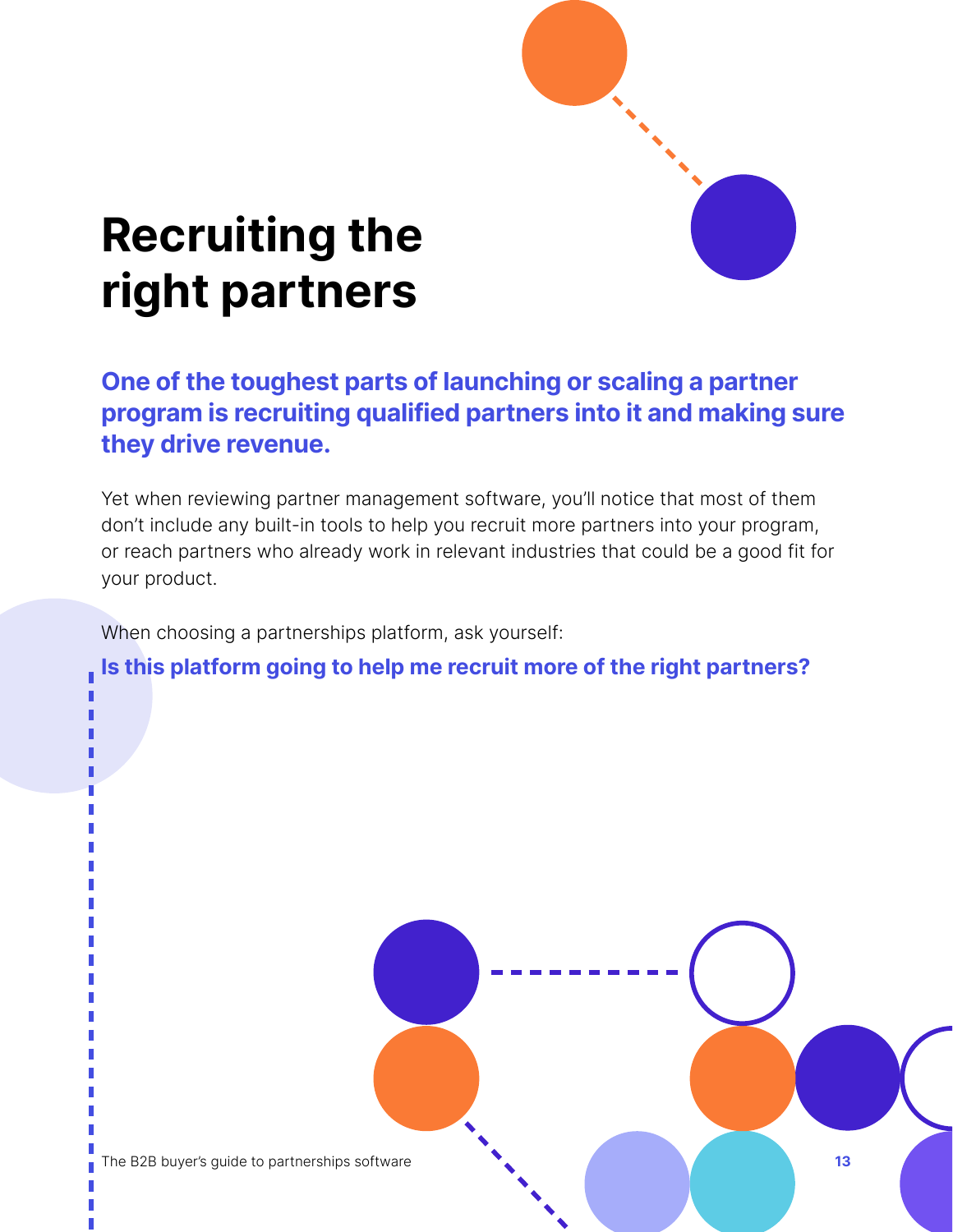#### **Recruiting through a partner network**

**Partner networks bring large numbers of partners together and give them access to joining multiple types of partner programs from a single site. In theory, partner networks are a great way to get your program in front of way more partners than you can through your own marketing alone, because they put your program in front of partners where they already are.**

The problem with partner networks is the same as with most PRMs: they're built for B2C ecommerce programs, and attract solely affiliate partners that want to market those types of products.

If you're running a program for a B2B SaaS product, most networks won't give you access to the types of partners you actually want.

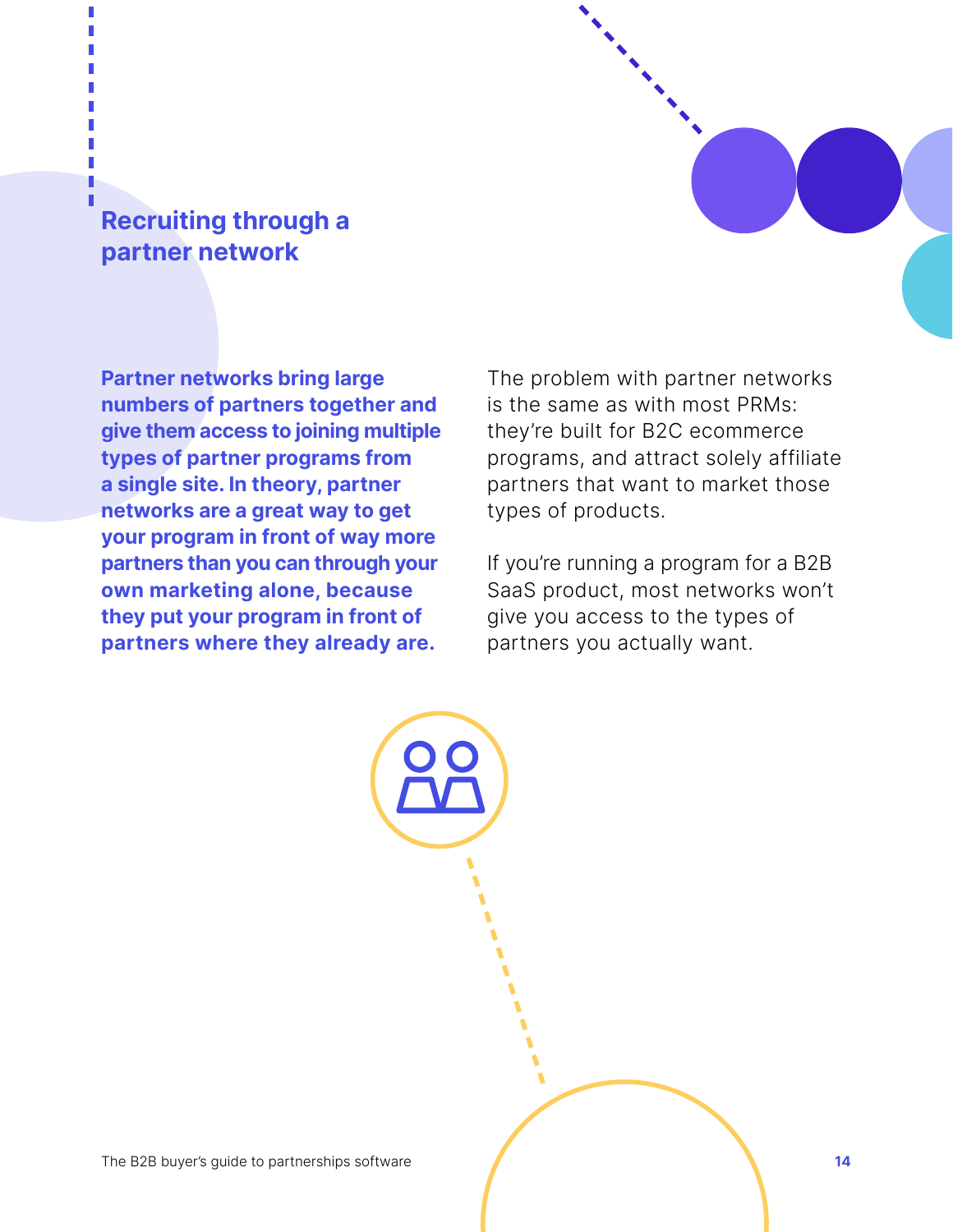#### **What makes PartnerStack's network unique**

PartnerStack is the only partnerships platform that comes with its own built-in network of partners of all types — from affiliates to agencies and resellers — to promote your program to.

With the ability to reach the 65,000+ active partners already using PartnerStack to market and sell B2B SaaS products, recruiting through the PartnerStack network lets you greatly accelerate partner acquisition and revenue with zero risk.

#### **In the past year, PartnerStack's partner network drove...**

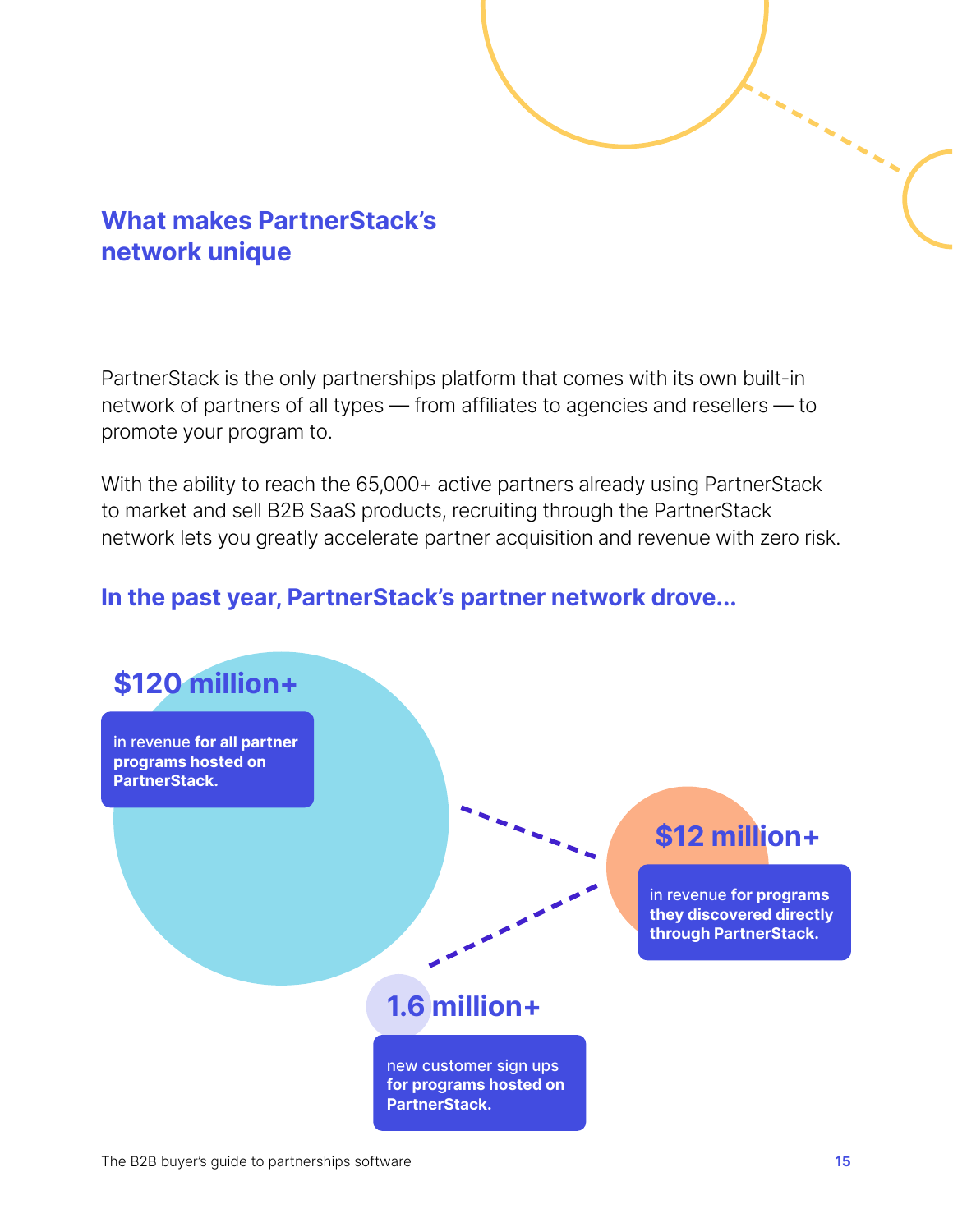# **Automating partner payments**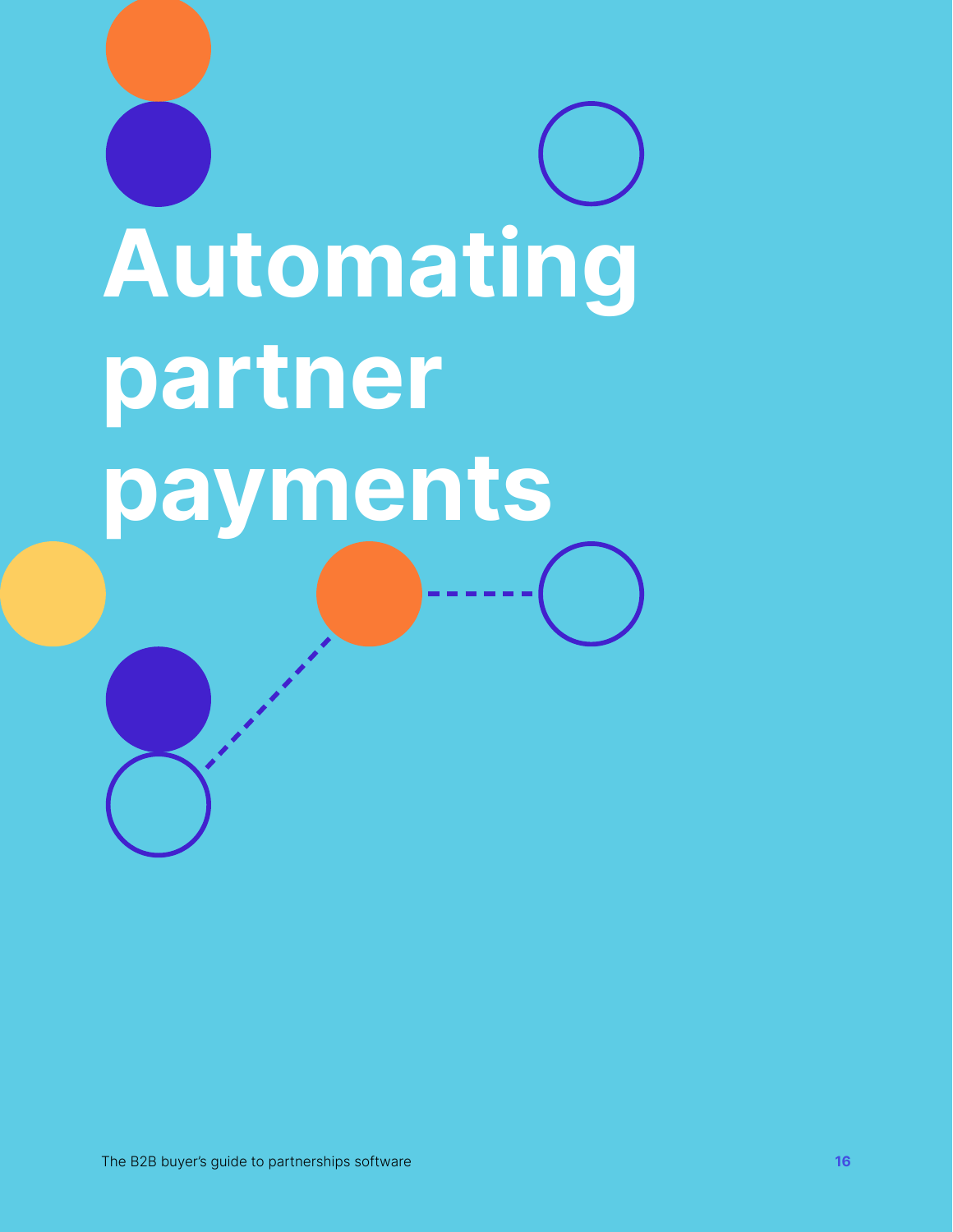

# **Automating partner payments**

**Paying out partners can end up being the single most frustrating and timeconsuming part of managing a partner program... if you're not prepared for it.**

Without an automated payments process, partnerships managers (and their colleagues) end up spending dozens of hours a month cross-referencing spreadsheets, calculating payments and making sure they get submitted.

A manual payment process introduces a high opportunity for error, leading to inaccurate and delayed payments that cost your business even more time and money, and erode trust with your partners.

That's why, ideally, **your partnerships platform should automate the entire payments process** by:

- letting you build flexible offers for partners
- automatically determining when partners earn rewards
- letting partners withdraw payments whenever they want

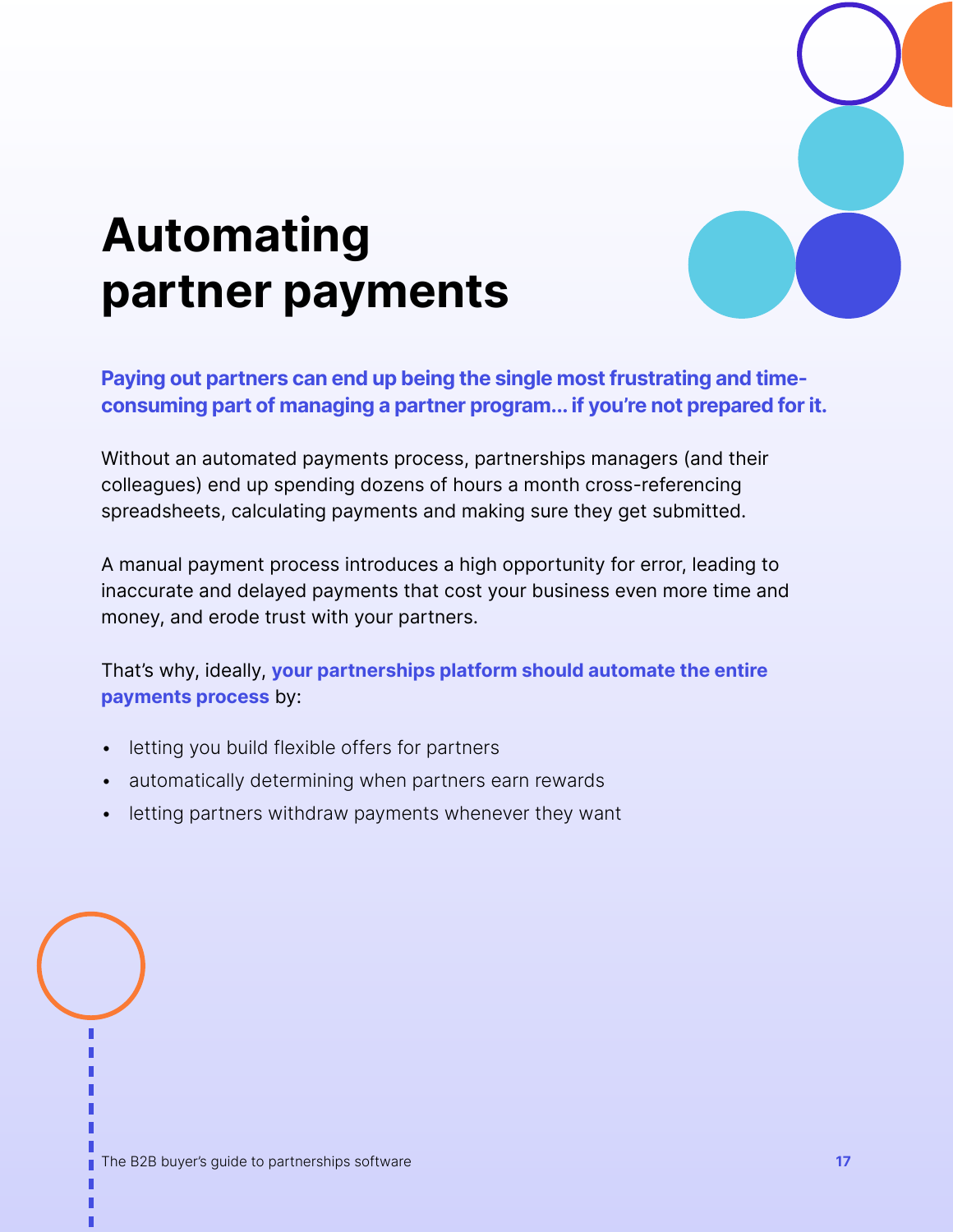**It's difficult to compare how different types of partnerships software handle automating partner payments, because surprisingly, only PartnerStack does.**

When you're inside PartnerStack, you can build offers that reward partners once they meet certain conditions, like selling a subscription to your product, or upgrading their referred customers to a higher plan.

Once partners achieve the conditions you set, you don't need to do anything else: your partners can withdraw their rewards whenever they're ready.



PartnerStack has been a huge improvement from our manual referral process. Before PartnerStack, paying out our referrals required Salesforce, Typeform, GiftCards.com, Google Sheets, and a lot of manual emails. It was inefficient, disorganized, and the payout process took months. PartnerStack has centralized our referral program.

**Koby L** Digital Marketing Manager

**"** 

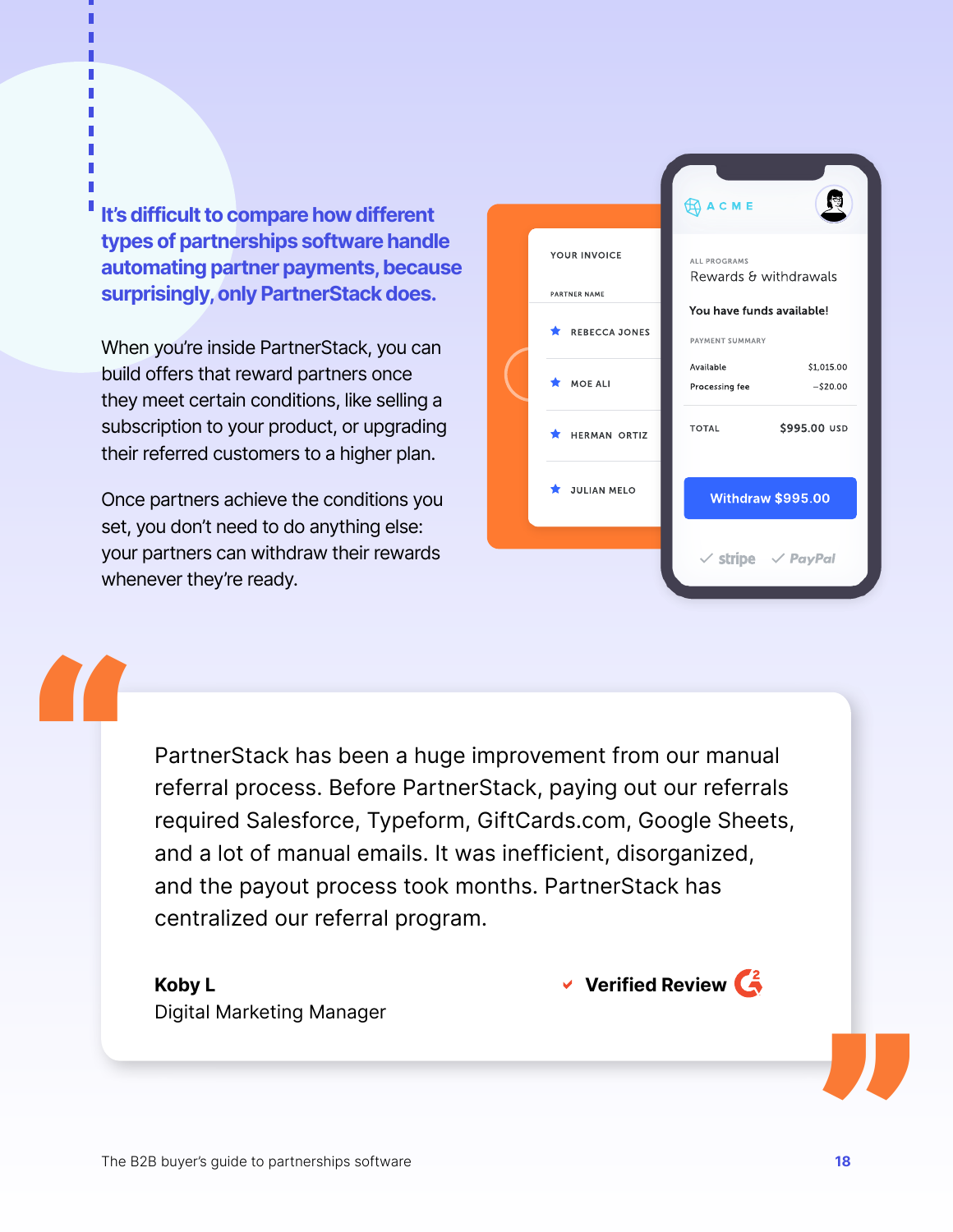#### **Building partner offers**

Providing compelling offers is a crucial part of recruiting the right partners and keeping them engaged.

PartnerStack makes it easy to build whatever kinds of offers you want by breaking them down into four simple components:

| <b>Event</b>                                                                                                                                                                                                                                                                                                                        | <b>Rules</b>                                                                                                                                                                                                                                                                                                   |
|-------------------------------------------------------------------------------------------------------------------------------------------------------------------------------------------------------------------------------------------------------------------------------------------------------------------------------------|----------------------------------------------------------------------------------------------------------------------------------------------------------------------------------------------------------------------------------------------------------------------------------------------------------------|
| What the partner is being rewarded for,<br>most commonly:<br><b>Customer created: a new customer</b><br>registration is attributed to the<br>partner. This could be a free or<br>paid customer depending on your<br>product.<br><b>Transaction created: a transaction</b><br>with measurable value is attributed<br>to the partner. | Set more specific criteria for the types of<br>events that trigger the offer, such as:<br>the value of the transaction<br>the duration of the customer's<br>$\bullet$<br>subscription<br>the specific product or add-on<br>$\bullet$<br>being sold<br>bonuses for passing specific<br>$\bullet$<br>sales goals |
| <b>Offer type</b>                                                                                                                                                                                                                                                                                                                   | <b>Offer amount</b>                                                                                                                                                                                                                                                                                            |
| Determines whether the amount paid<br>out the partner is a:<br>a flat amount, e.g. \$50 per<br>customer signup<br>a percentage of the transaction<br>value, e.g. 20% of the<br>subscription revenue                                                                                                                                 | The specific dollar or percentage amount<br>that will be paid to the partner once all<br>the conditions of the offer are met.<br>You can choose whether an offer<br>requires manual approval, or a time<br>delay, before the reward is made<br>available to partners for withdrawal.                           |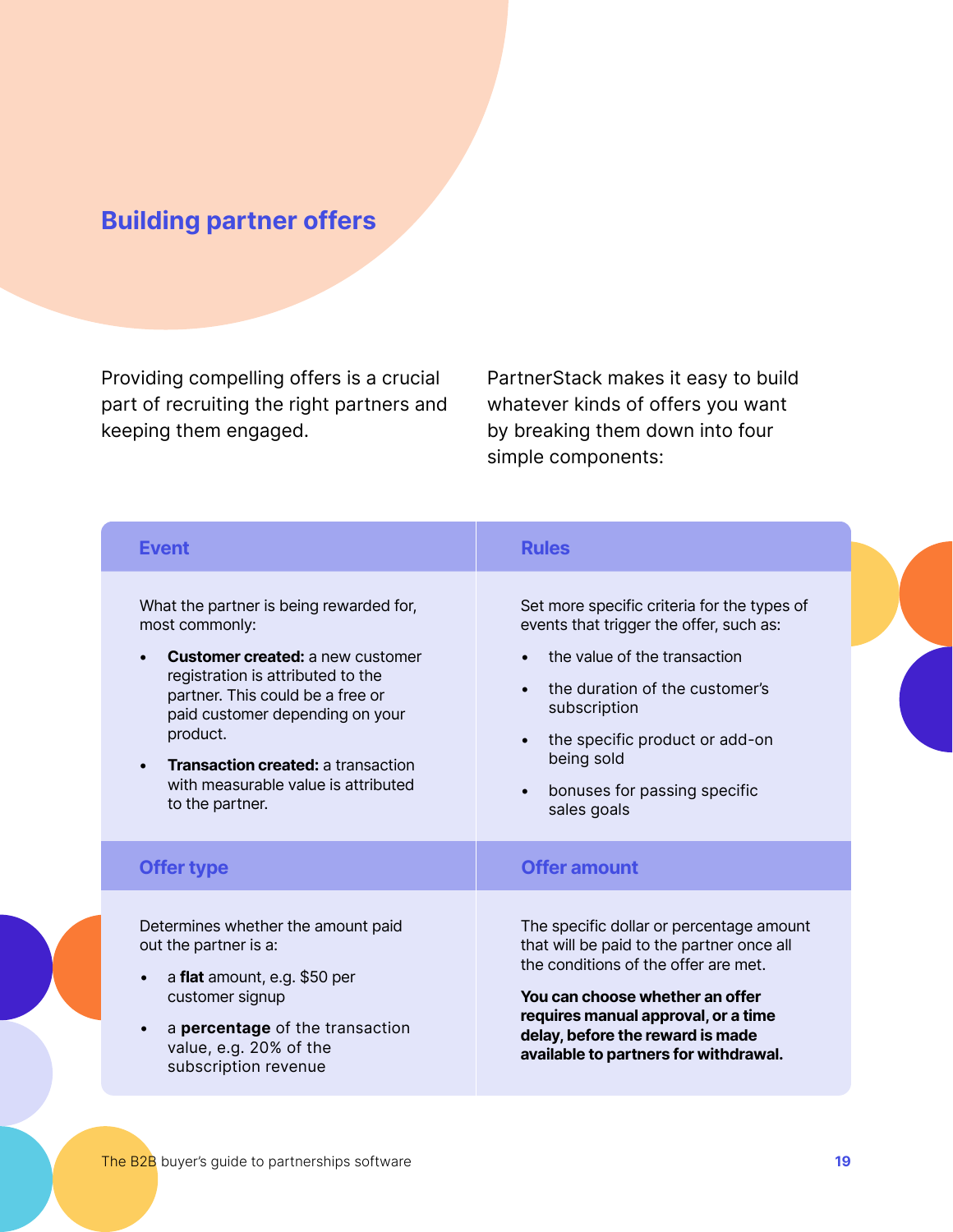I like the fact that PartnerStack allows you to fine-tune your programs in a very detailed way, create multi-level payout scenarios based on either flat rate or percentage, as well as create complex if-then conditions with triggers pertaining to the customer, transaction or partnership.

For instance, you can create an ascending compensation system that rewards affiliates based on the number of customers, amount of revenue, number of transactions and dozens of other conditions.



**"** 



The B2B buyer's guide to partnerships software **20**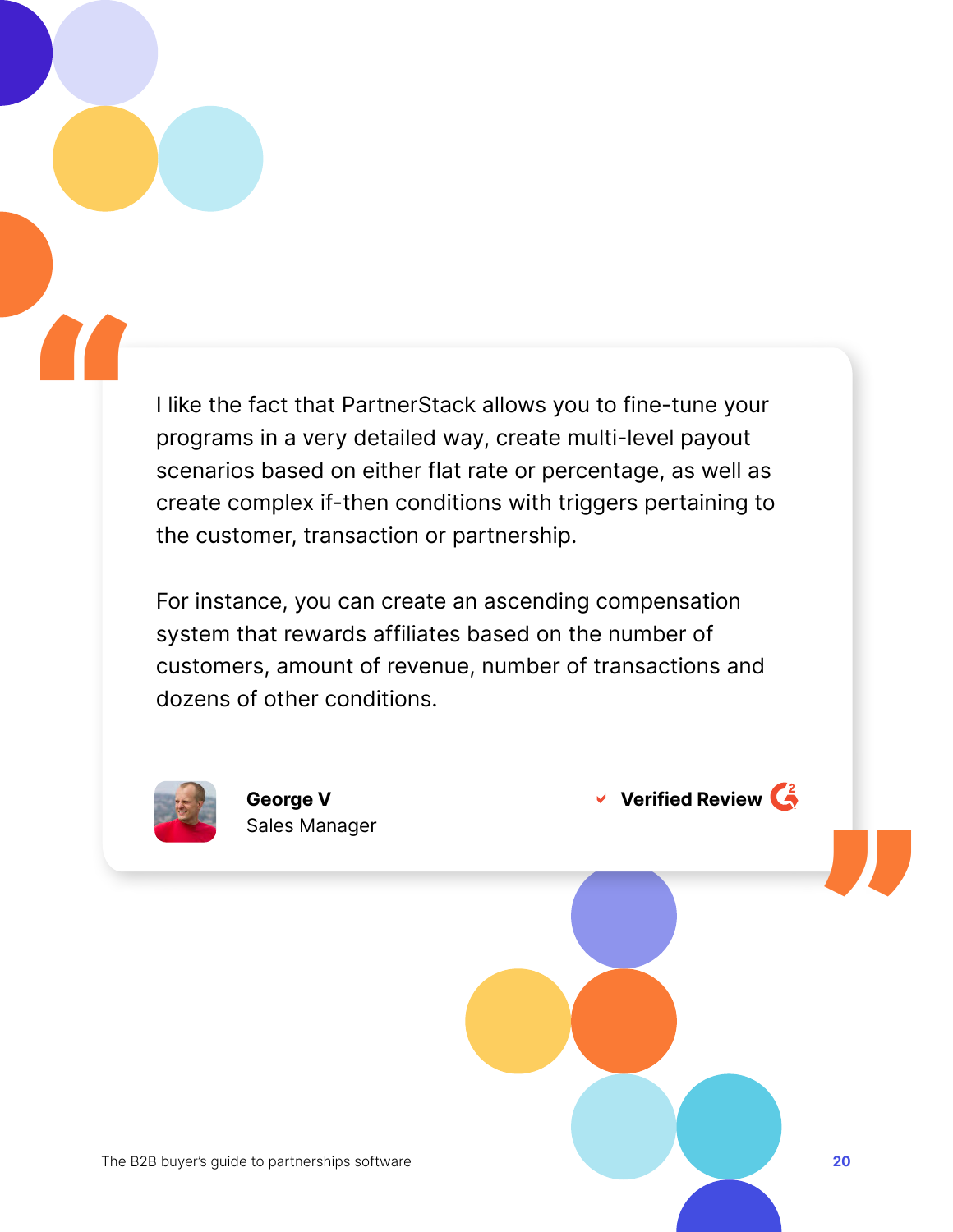

These are some of the most common types of offers that SaaS partner programs make available to partners, and how they're set up to be automatically triggered in PartnerStack.

| <b>Reward 20% for every sale</b> |                            | Reward \$50 for every paid signup |                                                                  |
|----------------------------------|----------------------------|-----------------------------------|------------------------------------------------------------------|
| Event                            | <b>Transaction created</b> | Event                             | Customer created                                                 |
| <b>Rules</b>                     | <b>None</b>                | <b>Rules</b>                      | <b>Customer</b><br><b>Transaction count</b><br><b>Equal to 1</b> |
| Offer type                       | Percentage                 | Offer type                        | Flat                                                             |
| Offer value                      | <b>20%</b>                 | Offer value                       | \$50                                                             |

#### **Reward 30% for customer's first 12 months, and 20% after**

| Offer #1 – for first 12 months |                                                                 |              | Offer #2 – activates after 12 months                   |
|--------------------------------|-----------------------------------------------------------------|--------------|--------------------------------------------------------|
| Event                          | <b>Transaction created</b>                                      | Event        | <b>Transaction created</b>                             |
| <b>Rules</b>                   | <b>Customer</b><br><b>Age in years</b><br><b>Younger than 1</b> | <b>Rules</b> | <b>Customer</b><br><b>Age in years</b><br>Older than 1 |
| Offer type                     | Percentage                                                      | Offer type   | Percentage                                             |
| Offer value                    | 30 <sup>%</sup>                                                 | Offer value  | <b>20%</b>                                             |

#### **Where does the data come from?**

PartnerStack connects directly to most CRM and database tools to track customer and transaction data across the entire lifetime of the customer. Plus, the PartnerStack API makes it possible to sync data between PartnerStack and any data source you want, including your own product.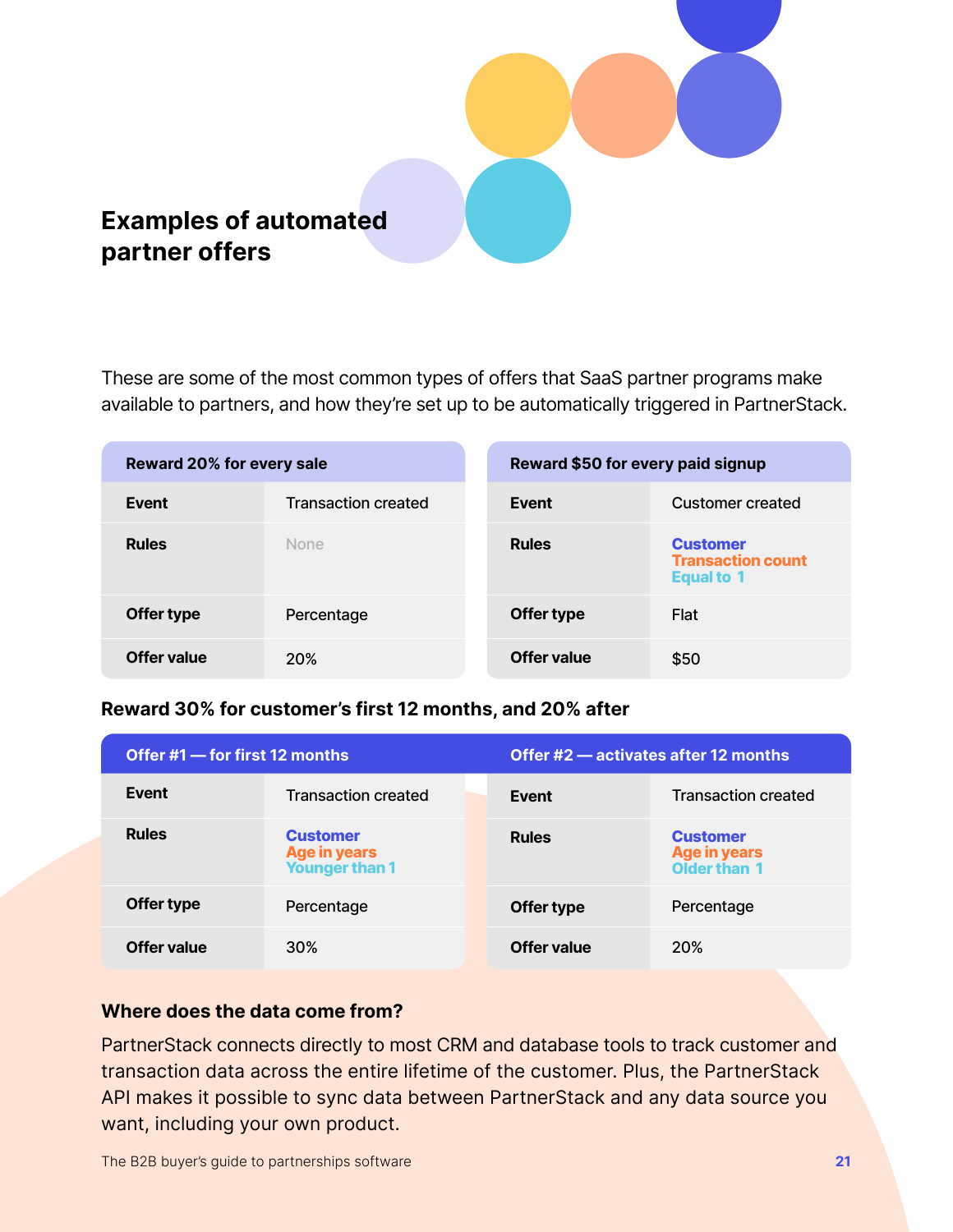# **Prioritizing the partner experience**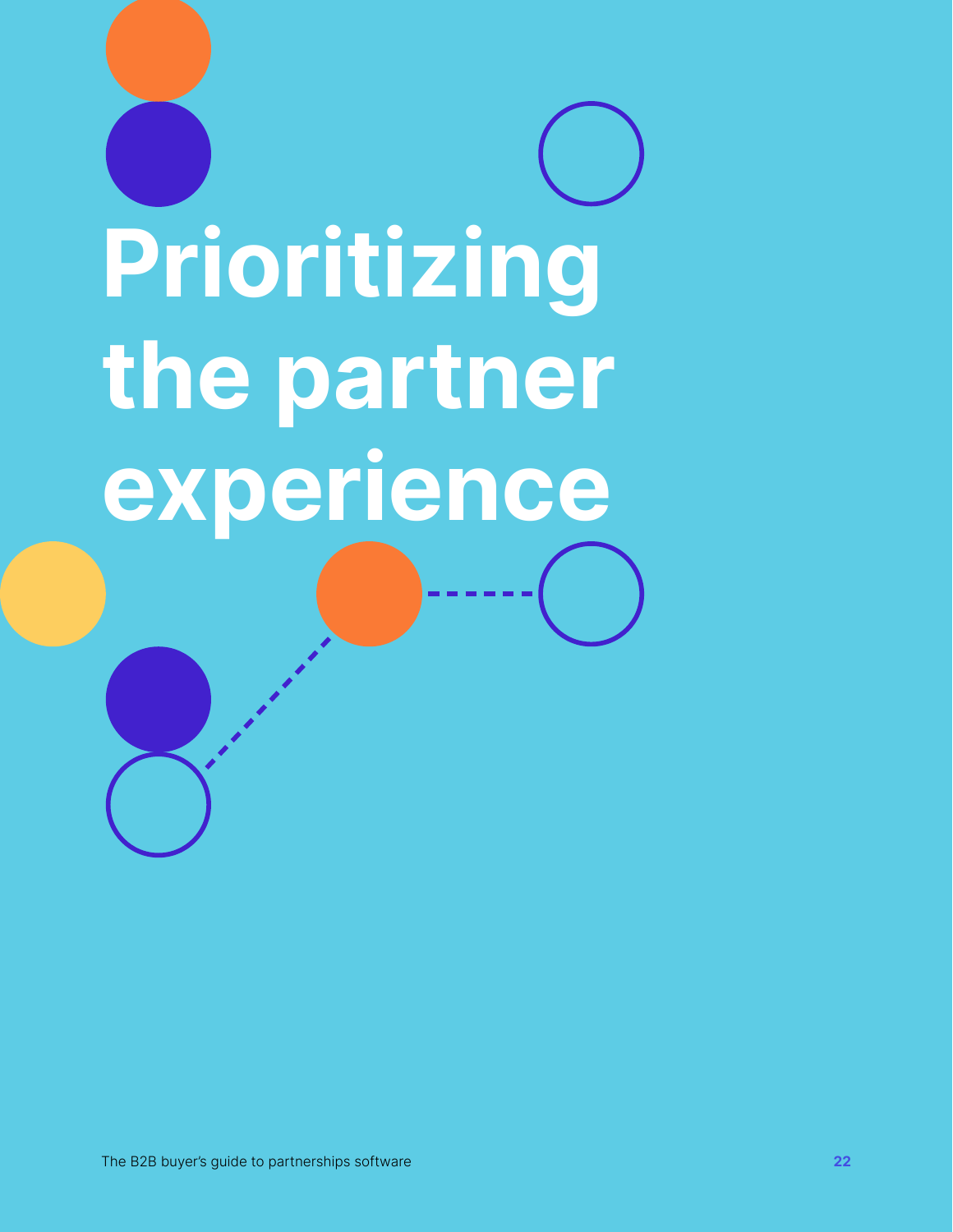# **Prioritizing the partner experience**

**A great partnerships platform doesn't simply make it easier for you to manage your program. It makes it easier for your partners to succeed in your program, keeping them engaged and driving more long-term revenue.**

But that's only if you pick a platform with a **built-in partner portal**, which gives partners their own tailored interface to sign into, completely separate from what you use to manage your programs.

A well-designed partner portal provides partners with a seamless experience from application to payments, along with access to resources, reports, bonus rewards and more.

#### **The partner portal checklist**

**Ask the below questions when reviewing different partnerships software to ensure you pick a platform designed to engage and empower partners.**

- O Do partners have their own dedicated portal or dashboard?
- O Is the interface appealing and easy-to-use for partners?
- O Can you segment partners and customize their experience?
- O Is it easy to customize the program application form?
- O Is there a place to host resources for partners?
- O Can partners see their own reports and data?
- $O$  Can partners message you directly from the portal?
- O Can you promote special offers and rewards to partners?
- O Can partners withdraw their own payments?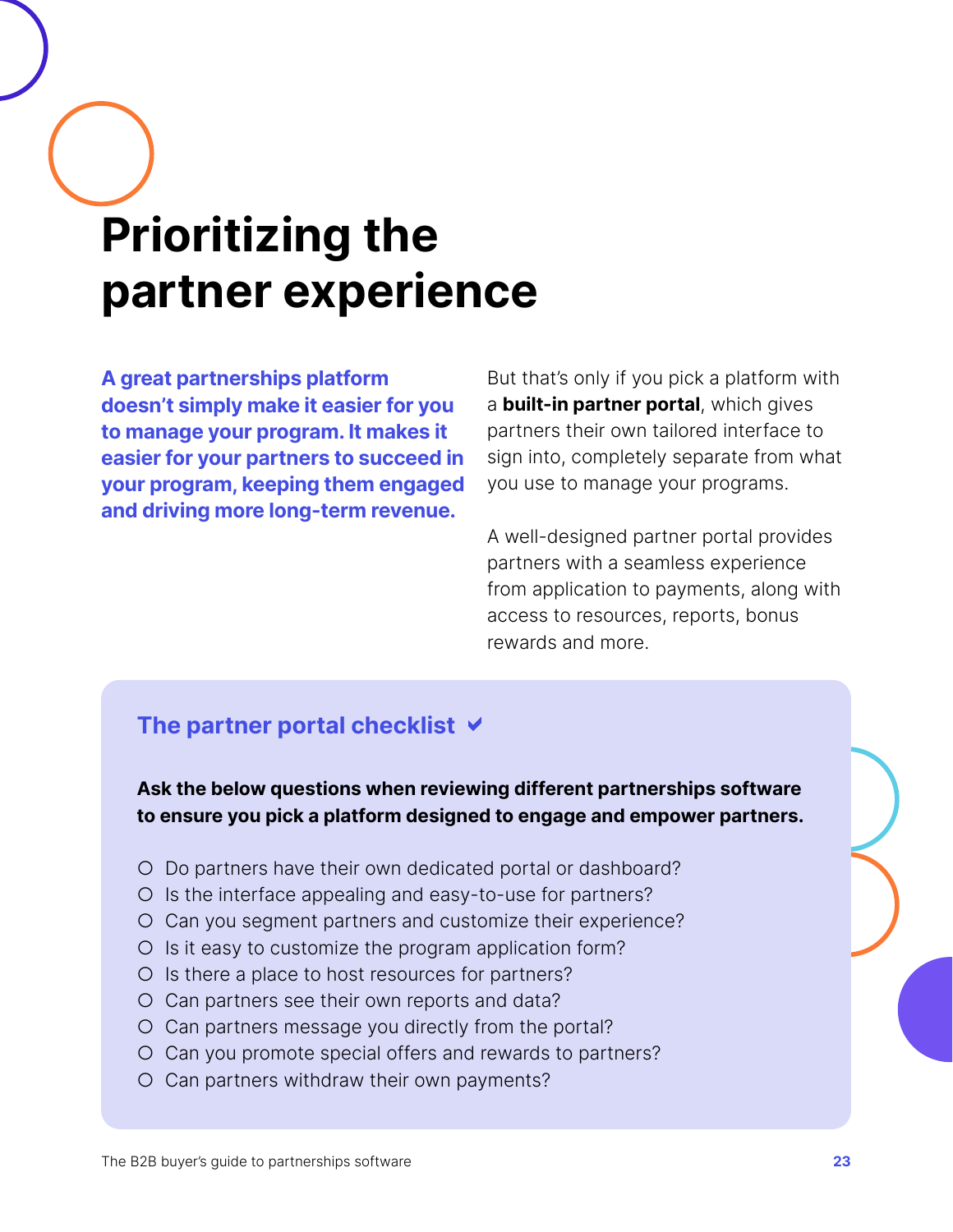**PartnerStack tracks the performance of every partner not just for us, but for the partner themselves,** and if partners have questions or feedback, they can message me directly through the PartnerStack dashboard. That combination of visibility and instant communication helps us meet the unique needs of every partner.

PartnerStack has been essential in building a scalable process for onboarding, engaging and rewarding partners, with a team that's supported us immensely as we've grown partnerships into a major acquisition channel.



**"** 

**Anca Bujor** Channel Partnerships Manager

**See how Unbounce drives 25% of trial signups from 5,000+ Partners in the full case study →** 

#### **G2 Affiliate Marketing Usability Index**

PartnerStack is easy to use for both program managers and partners, which is why it's been the **#1 rated affiliate marketing platform for usability for four consecutive quarters.**



*M* unbounce

"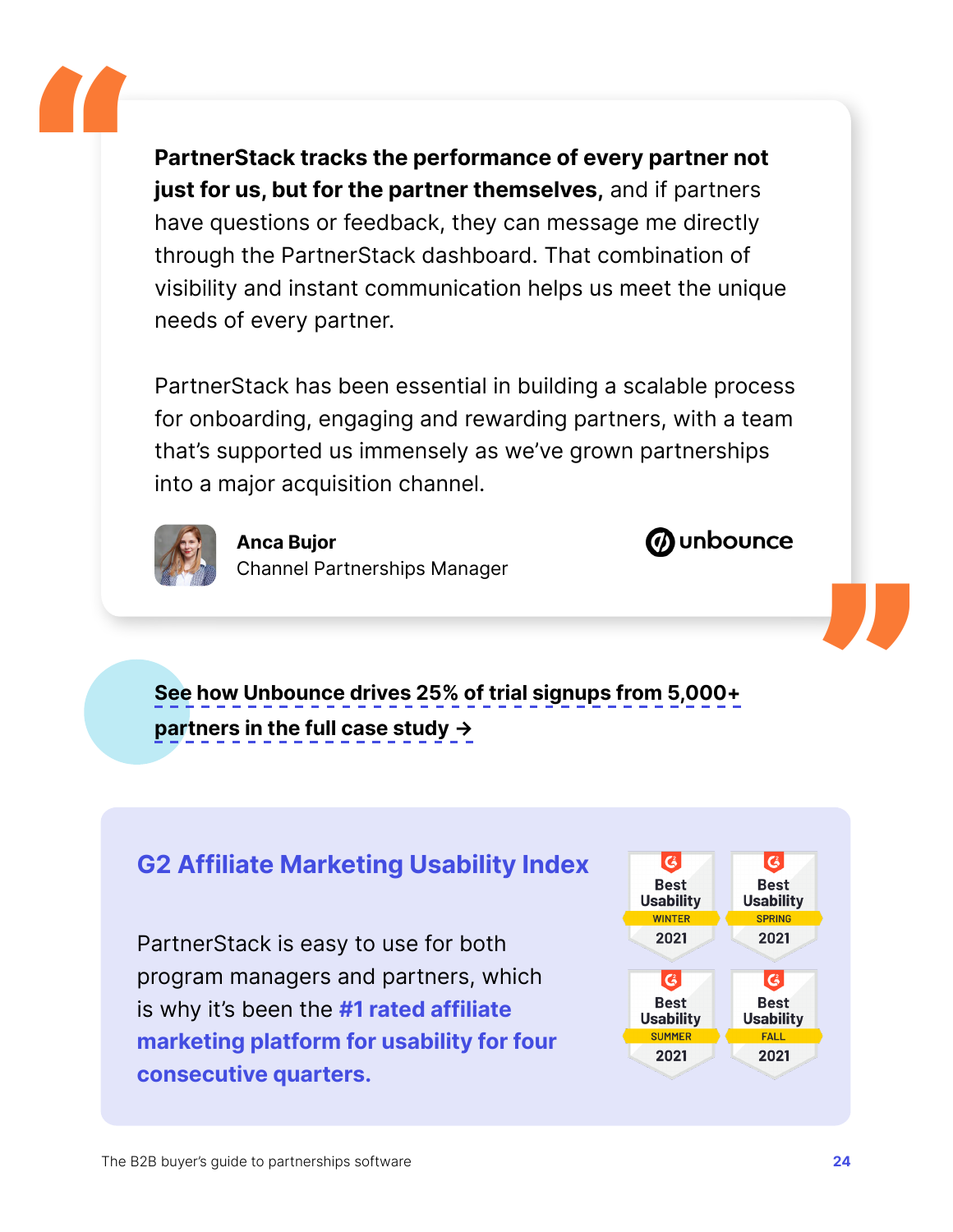

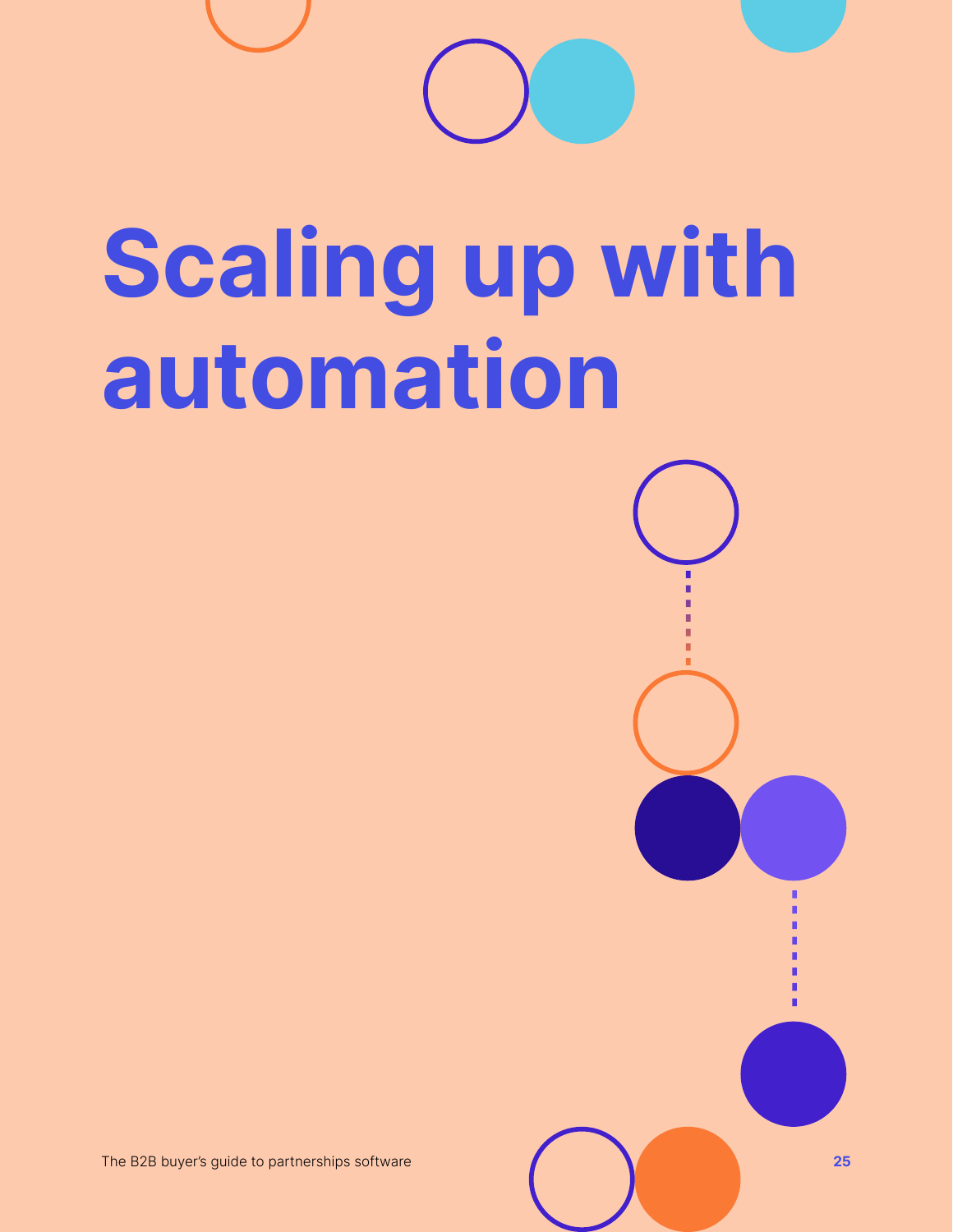# **Scaling up with automation**

**Payments are just one part of partnerships you can automate. To continuously scale your program without having to constantly grow your team, you'll want to automate as much of it as possible.**

Not only does automation help you scale faster, it frees up time to focus on building relationships with partners and improving your program strategy.

| <b>Challenge</b>                                 | <b>How automation helps</b>                                                                              |
|--------------------------------------------------|----------------------------------------------------------------------------------------------------------|
| Recruiting qualified partners                    | Promote your program directly to<br>partners in the PartnerStack network                                 |
| Onboarding new partners                          | Send automated emails based on partner<br>performance and behavior                                       |
| Educating and empowering partners                | Build certification courses that partners<br>complete at their own pace                                  |
| Avoiding fraudulent partners<br>and transactions | Built-in fraud suite that automatically<br>detects suspicious partner behaviour and<br>withholds rewards |
| Identifying and growing key<br>partner segments  | Automatically move partners to different<br>groups or tiers based on performance                         |
|                                                  |                                                                                                          |

The B2B buyer's guide to partnerships software **26**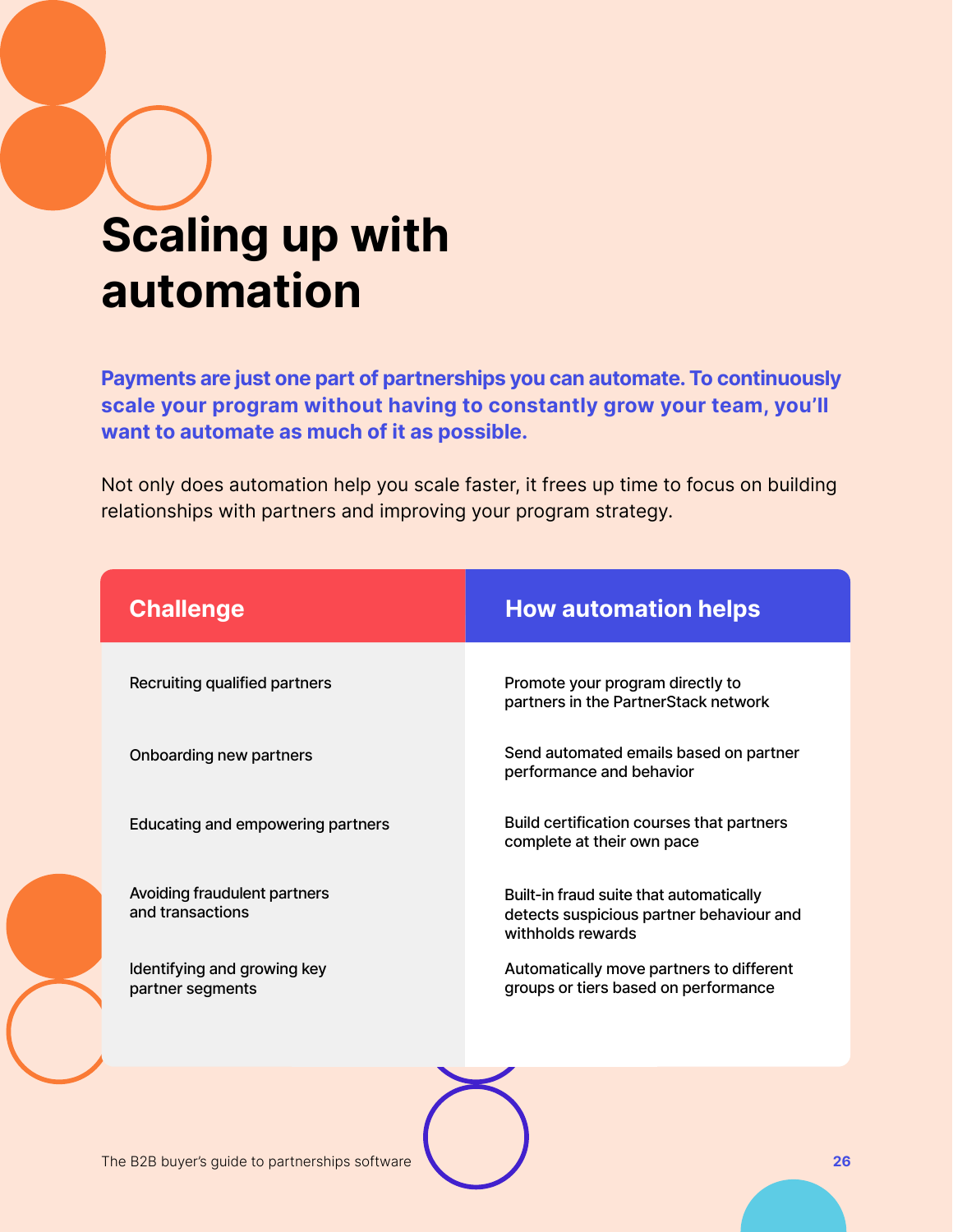

**The team at PartnerStack helped us understand the data and build an automated program that supports our partners and our business.**



**"** 

**Matthew Sison** Growth Manager

#### **Looka uses PartnerStack and the power of automation to:**

- Get access to data on the performance of over 5,000 partners
- Automatically segment partners into tiers based on performance
- Send automated messages to partners that help them level up
- Ask partners for feedback directly inside their partner dashboard

With this automated approach, Looka was able to **scale its partner program to drive a third of the company's overall profits.**

**Learn how they do it in the full case study →** 

"

**11 Looka**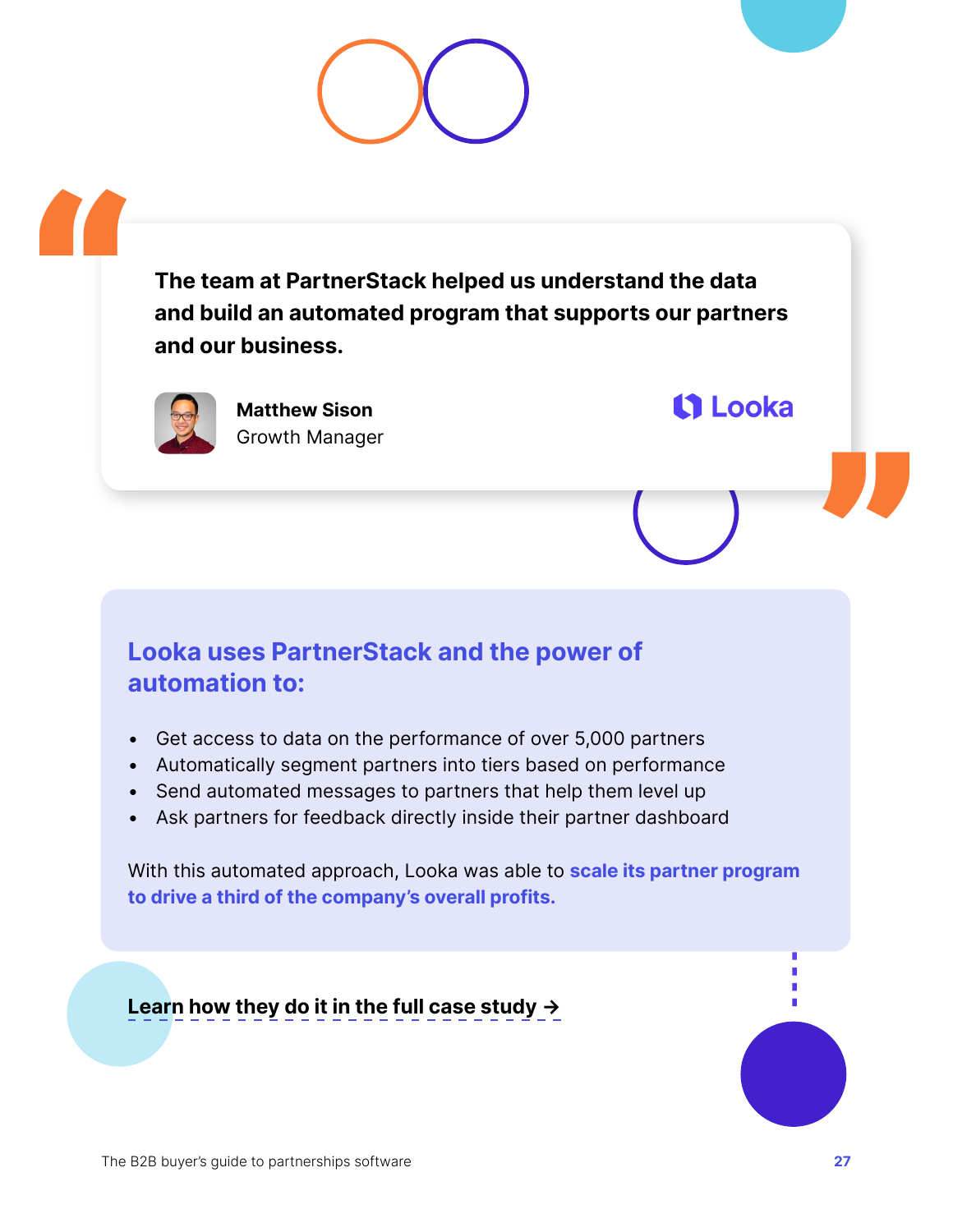### **Conclusion**

**Throughout this guide, we've shared what we see as the top priorities in picking a partnerships platform and how we've built PartnerStack to deliver on them.**

But as we covered at the very start, we know it's not enough for a product vendor to tell you what the right decision is. (Even if that product vendor is us.)

So our final piece of advice in picking a partnerships platform: read reviews from real customers on sites like G2 to see what users actually have to say about each product, and the priorities that matter to you.

**Affiliate marketing software reviews on G2 →** 

**Partner management software reviews on G2 →** 

Just remember: you're choosing a platform not just for yourself and your internal team, but for every partner you work with. You'll want to pick a partnerships platform that empowers your partners as much as it empowers you.

**Because when your partners succeed, your business does too.**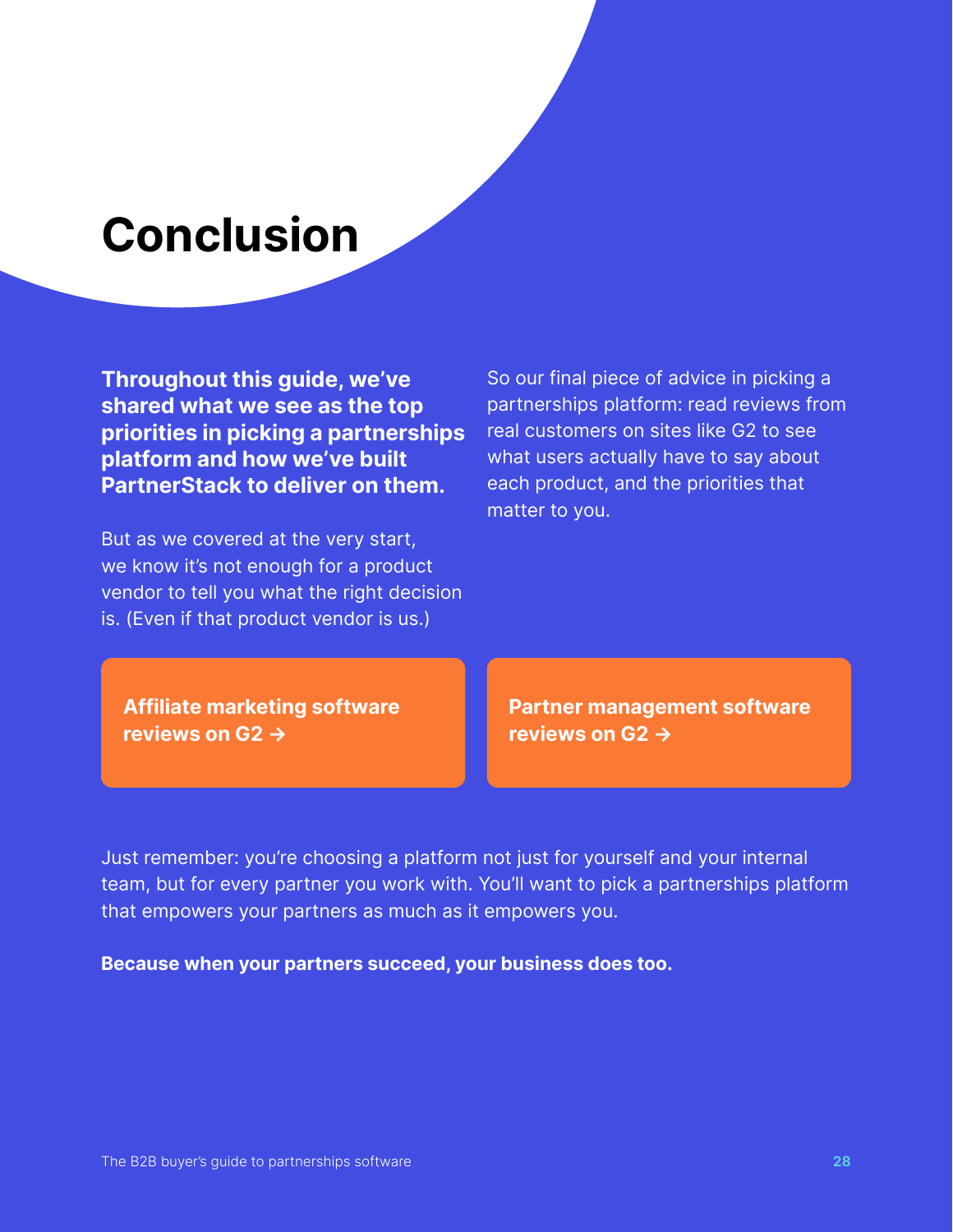# **See for yourself why people love working with PartnerStack.**

**Get a personalized demo with a member of our team and see the PartnerStack platform in action.**